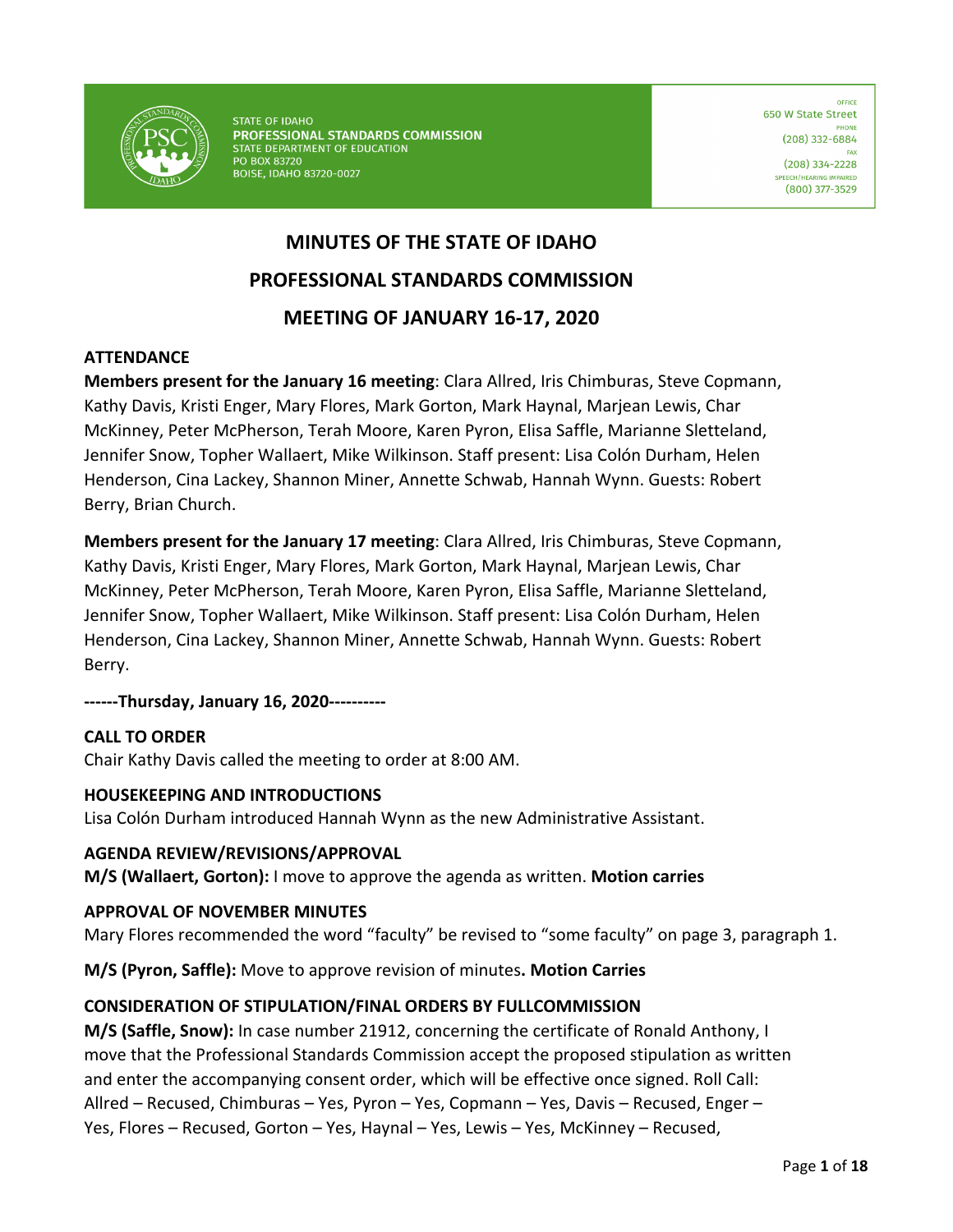McPherson – Recused, Moore – Yes, Saffle – Yes, Sletteland – Yes, Snow – Yes, Wallaert – recused, Wilkinson – Recused. **Motion Carries** 

**M/S (Lewis, Gorton):** In case number 21925, concerning the certificate of Richard Sobers, I move that the Professional Standards Commission accept the proposed stipulation as written and enter the accompanying consent order, which will be effective once signed. Roll Call: Allred – Recused, Chimburas – Yes, Pyron – Yes, Copmann – Yes, Davis – Recused, Enger – Yes, Flores – Recused, Gorton – Yes, Haynal – Yes, Lewis – Yes, McKinney – Recused, McPherson – Recused, Moore – Yes, Saffle – Yes, Slettland – Yes, Snow – Yes, Wallaert – Recused, Wilkinson – Recused. **Motion Carries**

#### **COMMISSION MEMBER REPORTS**

Char McKinney provided an overview of the Idaho Education Association's 2020 legislative priorities:

- 1. Teacher retention and crisis/veteran teacher pay. Attrition rates are well above the national average, and some Idaho districts have turnover rates of 40% or more. Educator turnover is detrimental to student achievement and progress. Veteran teachers have tremendous impact on students and also serve as important mentors for early career educators.
- 2. Students' mental/emotional health. An increase of issues related to the mental and emotional well-being of students is on the rise regardless of age, affluence, family support, popularity, and location. Issues are suicide, self-harm, bullying, depression and anxiety. Disruptive behaviors are also on the rise, affecting other students and impeding effective teaching and learning.
- 3. Increased full day kindergarten opportunities. As educators we see the positive effect that building a strong foundation can have on an academic career. Once students fall behind it can be difficult, if not impossible, to catch up. Full day kindergarten has a direct impact on early childhood literacy rates, social interaction, and developing a love of learning.
- 4. Schools Idaho's students deserve. Students deserve good facilities and technology regardless of school location; more support staff, resources, and manageable caseloads for counselors, nurses, para-educators and others; robust programs in art, music, PE, technology, drama, and other electives; and appropriate class sizes for all grade levels.
- 5. Respect for educators. Teachers want to be asked when making policy decisions, we should create a culture/environment where educators are valued. We can utilize educator expertise to build strong schools and communities. Visit classrooms to see what educators and students are doing in day to day instruction to use that information to see what works and what doesn't.

Clara Allred reported there is a shortage of special education teachers, and there needs to be an understanding of what it takes to teach a severe child and the cost. At times positions are filled by someone that may not be prepared to teach special ed, so children that need it the most get the least help. Medicaid reporting continues to be a concern. Districts feel they are accused of mistakes with Medicaid and that cost is put back on the district. Medicaid is used to supply extra resources that these children need, Health and Welfare and the State Department of Education should work together. There is also concern with bullying of special education students.

Iris Chimburas represents the Idaho Indian Education Committee (IIEC). IIEC will host an indigenous literacy institute this summer instead of an annual summit. It is critical that research-based strategies are used to create culturally responsive programs to assist educators in increasing literacy. Boise State University is a supporting partner, and IIEC is working with Dr. Vanessa Stevens and Laura Laumatia on professional development courses: an introduction to the five (5) tribes of Idaho using *United Voices* as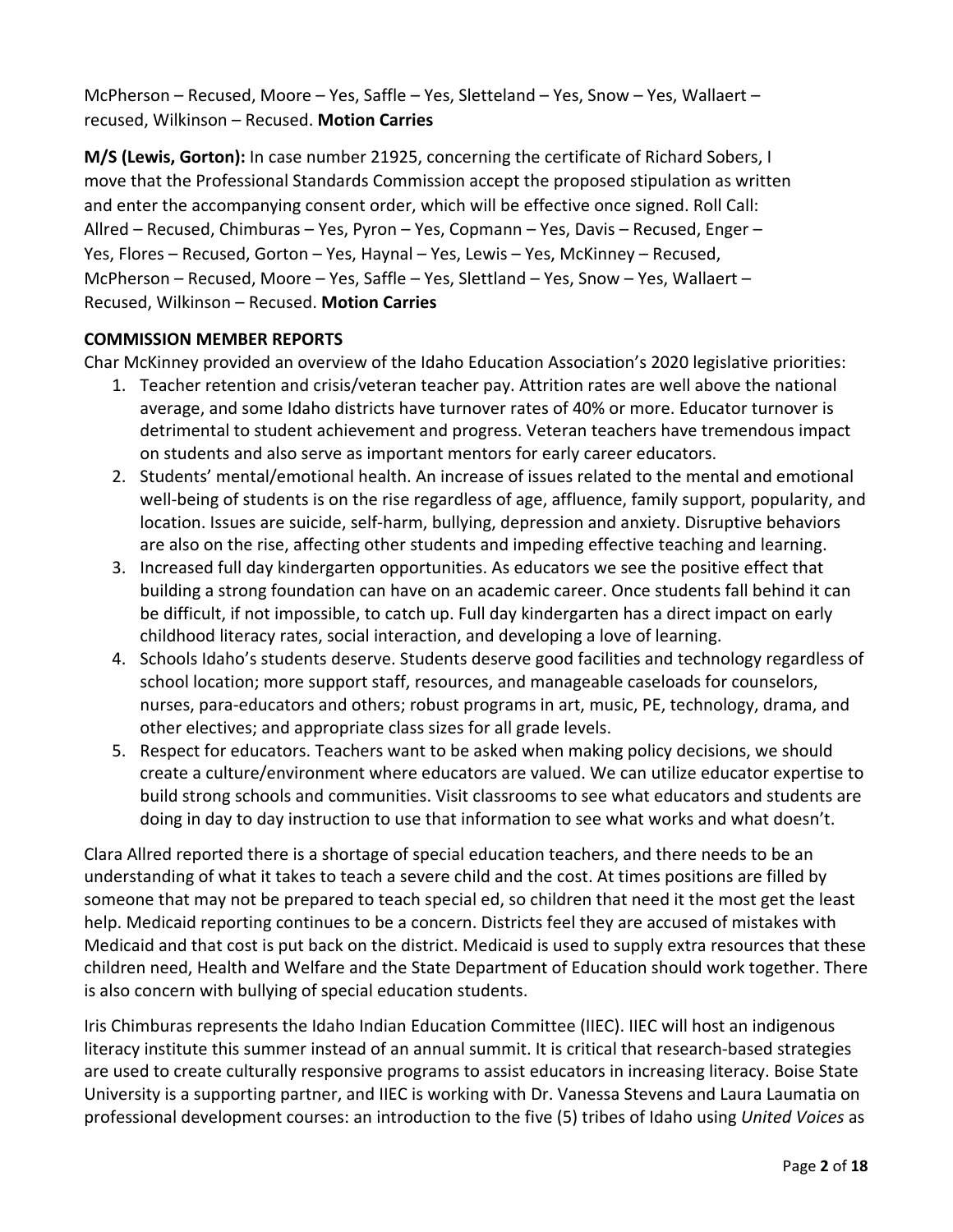the foundation, tribal sovereignty, and socially responsive practices. The first course launches early spring. STEM education poster highlighting past and present education is in the works to send to schools about the education courses.

Mark Haynal deferred to Mary Flores regarding the legislative agenda of Lewis Clark State College.

Topher Wallaert deferred to Char McKinney regarding the legislative agenda of the Idaho Education Association.

Peter McPherson provided an update on behalf of the State Department of Education. Content standards are first and foremost in the rules that are being voted on in this legislative session. The Superintendent and Board president spoke to the committee to answer questions about common core standards, and discussion will continue this week into next week. There is confusion about the difference between content standards and curriculum, and we have been educating the legislature and general public on the difference. Next Thursday is the Superintendent's presentation to the Joint Finance-Appropriations Committee. The budget request was required to be turned in by Sept 1, so things are subject to change. The Superintendent is committed to career ladder funding, particularly looking at veteran, experienced teachers. She is passionate about additional literacy funding and social/emotional learning (conditions for learning). The Governor asked for a 1% rescission from all agencies' budgets this current fiscal year and has requested a 2% decrease next fiscal year, so the department is working on where those cuts will come from.

Elisa Saffle and Marjean Lewis deferred to Steve Copmann regarding the legislative agenda of the Idaho Association of School Administrators.

Steve Copmann shared the legislative agenda of the Idaho Association of School Administrators (IASA). IASA supports policies that recognize our role as highly qualified education leaders in our communities, working as key stakeholders and effectively managing our state's resources.

The 2020 legislative priorities were developed and adopted by superintendents, principals, and special education directors and represent the current legislative focus of the Idaho Association of School Administrators.

The IASA Board of Directors supports:

- 1. School funding that supports a thorough, equitable system; creates flexibility and supports local control; and reduces dependence on supplemental levies.
- 2. Operational funding to address the current costs of health care premiums, transportation, special education, utilities, and plant facility maintenance.
- 3. Funding a third tier of the career ladder to retain highly qualified teachers and pupil-services personnel.
- 4. Increased funding for classified personnel that decreases the gap between what is allocated and what districts must spend.
- 5. Continued emphasis on improving school security and student safety by implementing preventative measures that expand student social and emotional supports.
- 6. Continued emphasis on and funding for improved K-3 literacy.
- 7. Increasing the role of K-12 in workforce development initiatives.

Kristi Enger provided an update from Career Technical Education. CTE is limited by budget constraints. CTE got a recommendation from the Governor to increase added cost funding by \$400,000; that's program funding to secondary level CTE programs. They will reauthorize post-secondary funding to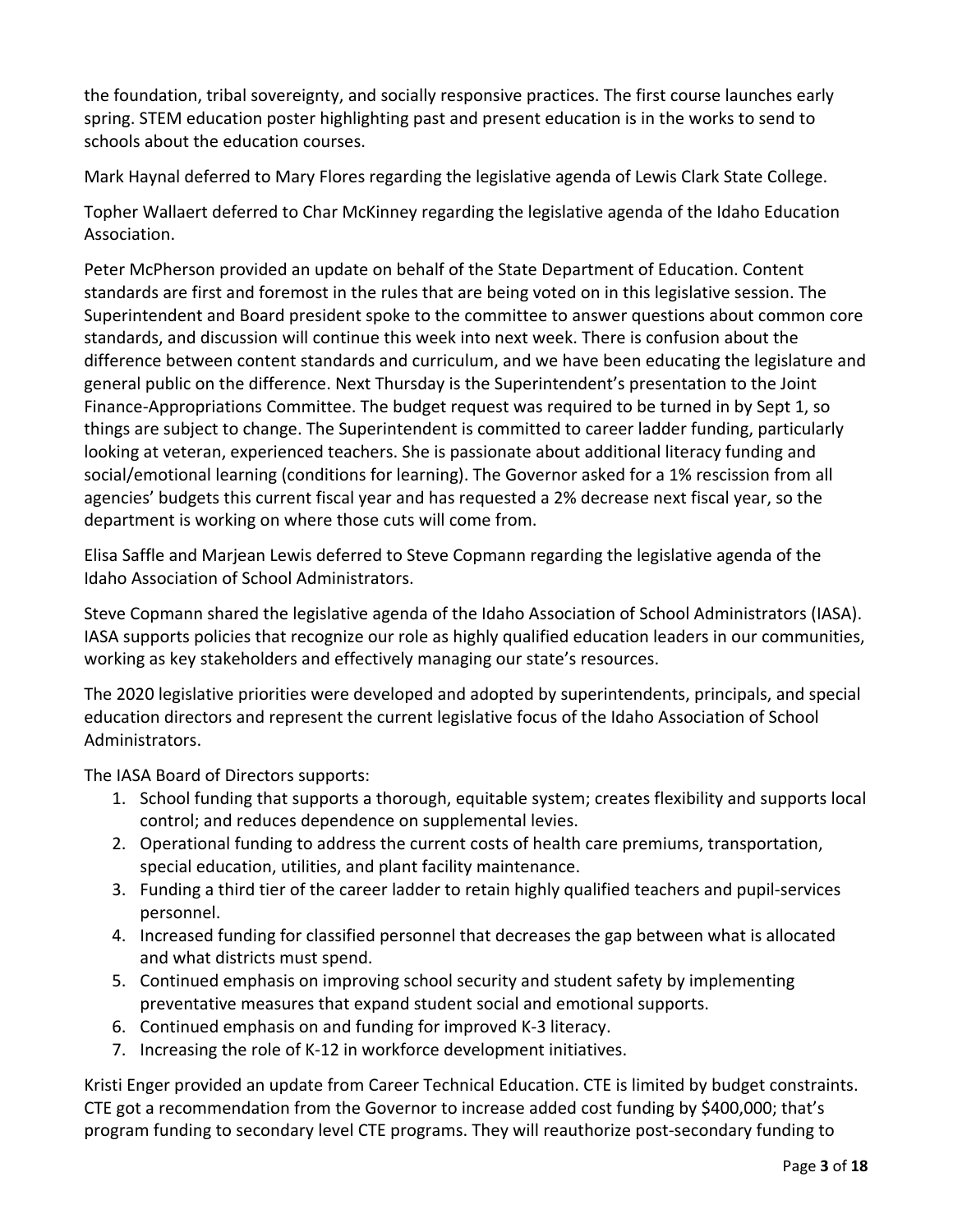### CTE.

Terah Moore, nominated by the Idaho Association of Colleges for Teacher Education, deferred to Jennifer Snow.

Mary Flores shared that there is an increased severity of mental health issues in higher education, as well as in K-12. The Lewis Clark State College legislative agenda is continuing to work for as much support in higher education as possible. The budget reality is that there has to be a 2% CEC where 1% has to come out of student tuition, also a tuition freeze, and declining work load, due to declining enrollments means challenges in preparing future teachers and students.

Jennifer Snow echoed Mary Flores' sentiment about working for as much support for higher education as possible. The Idaho Association of Colleges of Teacher Education (IACTE) met the day before this meeting and discussed what their legislative agenda could be. No specifics arose, but conversation focused on educator preparation programs and review of processes. IACTE approves of having standards, but are working on how to help advocate for change in the process of program approval. As for the College of Education at Boise State University, they are focused on initiatives for early learning/literacy, developing a lab school in Boise State's Children's Center, rural education to prepare teachers, and investing in retention and induction programs.

Karen Pyron shared that Capitol Notes are posted each week on the Idaho School Boards Association (ISBA) website and are open for anyone to read. ISBA's legislative agenda process begins in November at the state convention. Resolutions are submitted, and during the convention they are voted upon. ISBA supports a lot of things covered in Governor Little's speech, and they may not be embedded in a formal resolution. Resolutions approved at the November convention were further narrowed for time, effort, and chance of success. Current legislative efforts include:

- 1. Support of all K-12 content standards. The resolution was originally specific to science content standards.
- 2. Resolution for school security The Idaho School Boards Association supports legislation to assure that decisions about school security, including allowing guns on campus by any person, be a decision left up to the local school board. ISBA is in opposition to any resolution that removes local control.
- 3. Revision of Idaho Code regarding annexation and excision, to allow all voters to participate in the process.
- 4. Support of going into executive session for both the purchase and sale of property. School boards can go into executive session to consider the purchase of property but not the sale of property. This allows bidders access to information that complicates the process.
- 5. K-12 funding principles Last year as the session ended ISBA established funding principles that guided discussion and debate through funding formula. Those would be retained this year as guiding principles should this come up in this legislative session and they are as follows; predictability, adequacy, transparency, stability, equitability, honors the experience of staff, and honors the education of staff.
- 6. Increased reimbursement for driver training. The funds are available, and the reimbursement amount hasn't been increased for many years.

Lisa Colón Durham explained how this legislative session is different than normal. During the 2019 legislative session, the House and Senate did not pass a concurrent resolution to authorize the Idaho Administrative Code for the next fiscal year, so every Administrative Rule, not just those concerning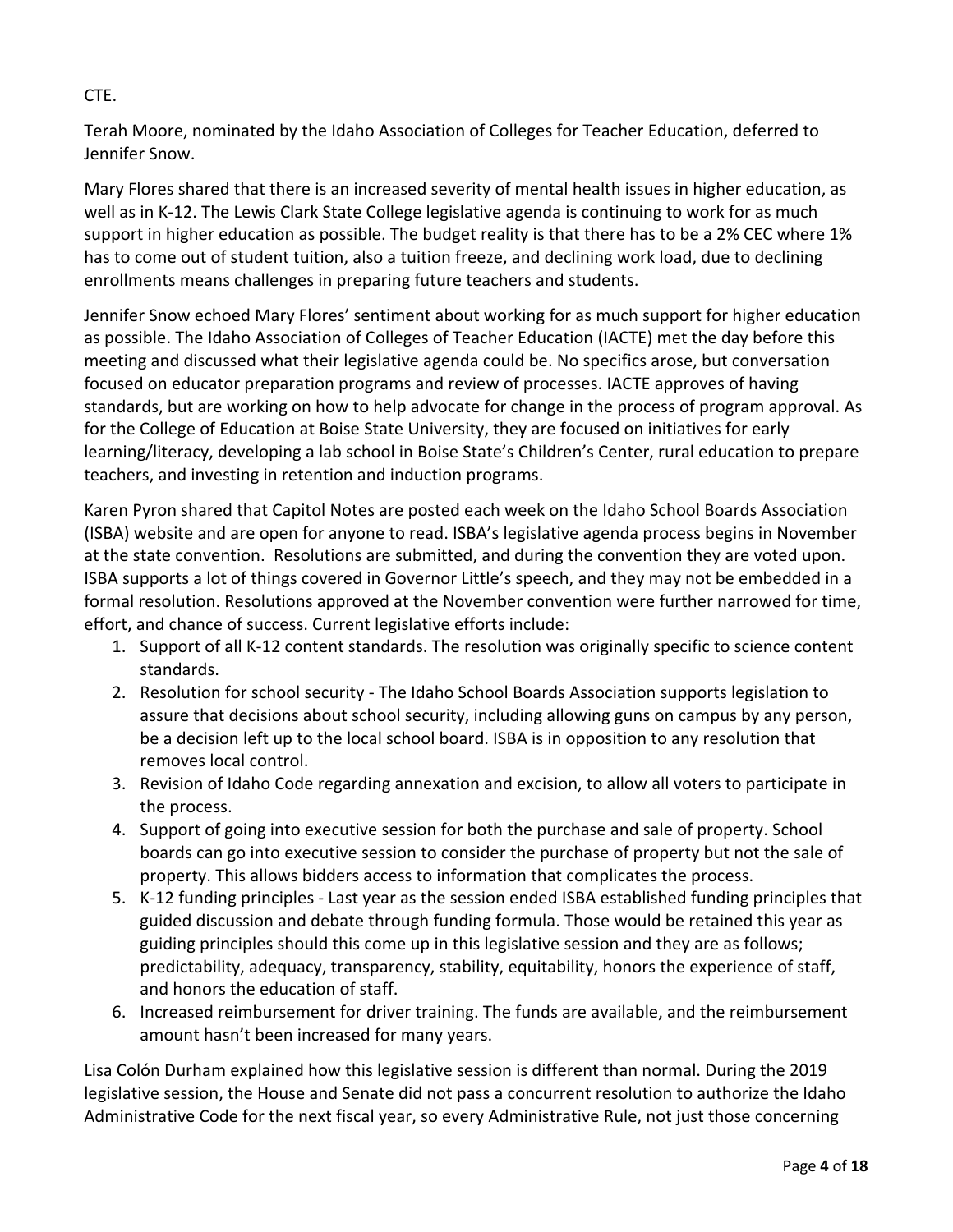education, expired on July 1, 2019. At about the same time, the Governor's office recommended all agencies simplify or remove any complicated or obsolete language currently in rule. The Office of the State Board worked to remove a small number of obsolete rules, and the Governor's Office worked with all state agencies to put omnibus temporary rules in place effective July 1 so government agencies could still function.

This year the Legislature must first approve the omnibus temporary rules before any new rule changes can be considered. Because all of administrative code in temporary rule status is open for discussion, the Legislature has the ability to remove any rule that was approved by a prior Legislature. The Legislature can vote only to strike out language, not to add language or change it. The Legislature actually has the ability to take this action in any session, but it is not common practice.

Colón Durham presents the work of the PSC as proposed changes to Idaho Administrative Code, IDAPA 08.02.02 – Rules Governing Uniformity. The work the PSC did last year was presented based on the assumption the Legislature will approve the omnibus temporary rules. At this time, no action has been taken on the omnibus temporary rules. K-12 Content Standards are a major focus of discussion. Preparation standards are also being reviewed, and Colón Durham is getting questions about certification and non-traditional routes. The Senate Education Committee will not vote on the omnibus rules until the House Education Committee has voted. Once the omnibus rules are voted upon, the current pending rules will be considered. Committee meetings and chamber sessions are live streamed and recorded, and Colón Durham encouraged commission members to listen in whenever possible.

Karen Pyron asked if there is a way to hear remote testimony that comes to the committee. Anything that comes into record would be nice to have. Colón Durham replied that the Legislature said they would not be taking remote testimony. Colón Durham would love to see anything the Legislature gets from constituents but she is unsure how that becomes part of the record.

Peter McPherson added that in regard to the standards debate, there's a lot of misinformation out there. The Department is looking for ways to share information with the public.

#### **COMMITTEE WORK**

**------Friday, January 17, 2020------**

#### **CALL TO ORDER**

PSC Chair Kathy Davis called the meeting to order at 9:00 AM.

#### **ADMINISTRATIVE REPORT**

PSC Administrator Lisa Colón Durham provided an Administrative Report.

Professional Standards Commission Proposed Rule - IDAPA 08.02.02, Rules Governing Uniformity

• Docket No. 08-0202-1901 has been submitted to the Idaho Legislature. The docket includes proposed amendments to Exceptional Child Generalist, Blind and Visually Impaired, Deaf/Hard of Hearing, Blended Early Childhood Education/Early Childhood Special Education, School Counselor, School Psychologist, and School Social Worker. Additionally, revisions are recommended to the following sections to reflect best practices and improve clarity: Alternative Authorization to Endorsement, Alternate Routes to Certification and Code of Ethics for Idaho Professional Educators.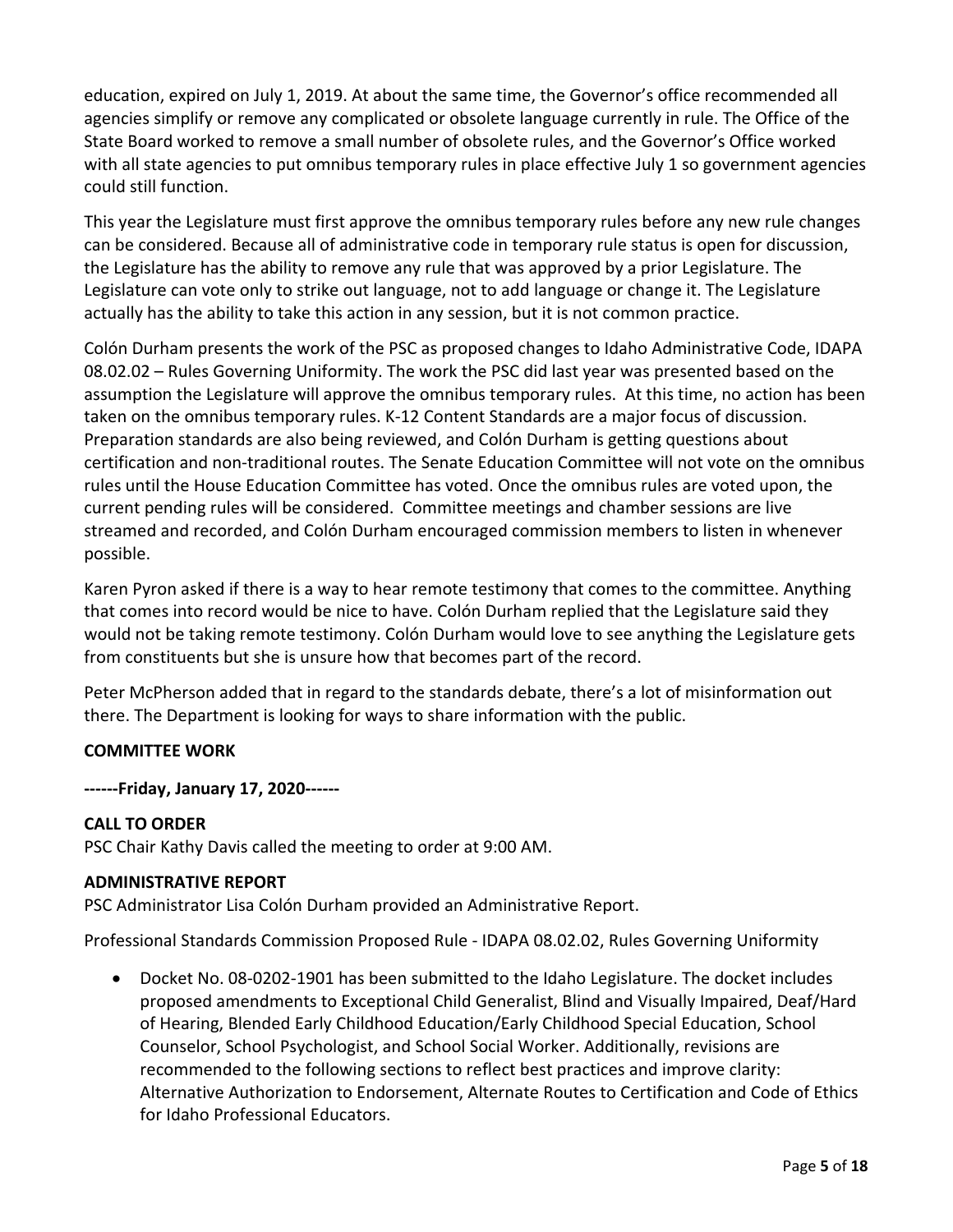Educator career fairs are scheduled for the following dates and locations:

- Region IV, Twin Falls Tuesday, April 21, 2020
- Region V & VI, Pocatello Monday, April 20, 2020
- Region III, Nampa –Monday, May 4, 2020
- Region I & II, Coeur d'Alene Tuesday, May 12, 2020

This year the SDE is offering walk-in training for districts at these career fairs. Char McKinney mentioned that it may be helpful to let the districts know what broad topics will be covered to give them an idea of the types of questions they can ask.

Alternative Authorizations Website updates

- The website showed if teachers had applied, but not if they were employed. Lisa created a spreadsheet with tabs that organizes applications by individual, region and district so we can see if there are patterns in the alternate authorizations that are held by individuals.
- This helps show the number of endorsements each person has. Teachers on an Alternative Authorization for more than one endorsement has a higher likelihood of feeling overwhelmed and leaving the profession.
- This is an important piece of data that districts can use to see what is happening with our teachers.

Upcoming Educator Preparation Program Reviews

• University of Idaho – Full State & CAEP: April 25-28, 2020

Upcoming Educator Preparation Standards Reviews

- Visual Performing Arts February 6-7, 2020
- Science March 12-13, 2020

#### Recent Staff Travel

- ISBA Convention November 6-8, 2019
	- o Lisa Colón Durham presented a training on Code of Ethics. The training was well received, and ISBA invited her back.
		- Colón Durham is working with SDE Assessment and Accountability Director Karlynn Laraway to develop a training for the ISBA Leadership Summit this summer, regarding use of assessment and certification data to improve teacher retention.
- NASDTEC Ted Andrews Winter Symposium (TAWS) January 8-10, 2020
	- o The theme of the Symposium was "Preparing Transformative Leaders to Impact School Culture and Diversity." Cina Lackey and Helen Henderson attended. Lackey and Henderson shared key takeaways.

#### **REPORT ON ETHICS HEARINGS**

The item on the agenda, "Motion to Amend Stipulation and Consent Order" was postponed to a future PSC meeting, per the request of the respondent's attorney.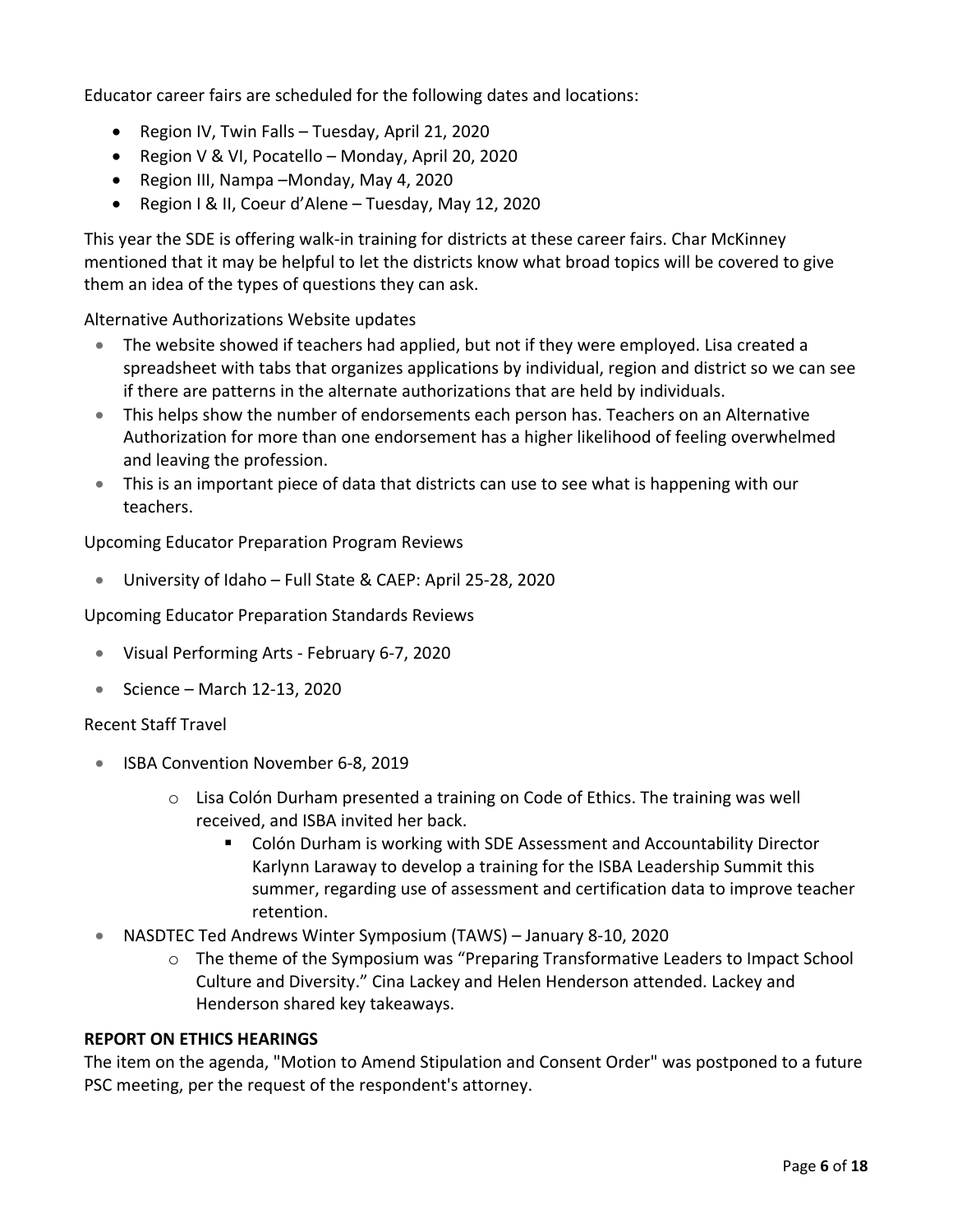### **CASSIA CONNECT PRESENTATION** – Steve Copmann

Cassia County School District has developed a district-wide program to get mental health counselors to students at the time they need counseling. School counselors are an invaluable resource but may not be trained correctly to deal with mental health issues that require ongoing support outside of school. This program focuses on getting mental health counseling to kids when they need it. The same sort of company that offers Employee Assistance Programs (EAPs) provides counselors to kids in crisis. Currently this is only in Cassia County but the goal would be to get this program into other school districts in the state. The district is working hard to break down barriers between mental health professionals and kids. Other students are a valuable resource in getting kids to admit they need help, and this program is providing resources for other students to let people know when their peers may need help. Members of the community are passionate about this program and have donated a substantial amount of money to support it.

#### **COMMITTEE REPORTS**

**Leadership Team: Kathy Davis (Chair)**, Mike Wilkinson, Steve Copmann, Elisa Saffle, Jennifer Snow

Kathy Davis provided the Leadership Team report. At the January 16, 2020, meeting of the Leadership Team, the team reviewed and discussed the meeting agenda. The team also reviewed the PSC working plan to gauge progress and discussed upcoming agenda items in preparation of next year's PSC meetings--choosing 2020-2021 meeting dates, lodging, etc. Suggested presentations to the full PSC in future meetings include Hope Squad (Elisa Saffle) and professional practices and responsibility training (Jennifer Snow).

Lisa Colón Durham recommended that different divisions of the SDE can also present to the PSC, and she asked what topics the PSC would like to hear more about. Suggestions included educator preparation programs, Smarter Balanced Digital Library, SDE overview, accountability in the evaluation process, social emotional health of students, and uses of federal funds. Also, what vendors can we bring in to present on how they are helping Idaho school children? Colón Durham asked that commission members email her with additional suggestions.

**M/S (Davis, Snow):** I move to approve Leadership Team report as presented. **Motion Carries**

**Budget Committee: Steve Copmann (Chair)**, Kathy Davis, Mike Wilkinson, Elisa Saffle, Jennifer Snow

Steve Copmann provided the Budget Committee report. For the month ending October 31, 2019 revenue was \$39,420. Expenditures for the month of October were \$47,880 with expenditures exceeding revenue by \$8,460. October 2019 expenditures include about \$7,000 for the September PSC meeting, about \$600 for staff travel to Council for the Accreditation of Educator Preparation conference, and about \$1,200 for desktop computer replacement for staff. Additional October 2019 expenditures include about \$500 for the physical education and health standards review and \$800 for the Boise State University Focused Visit.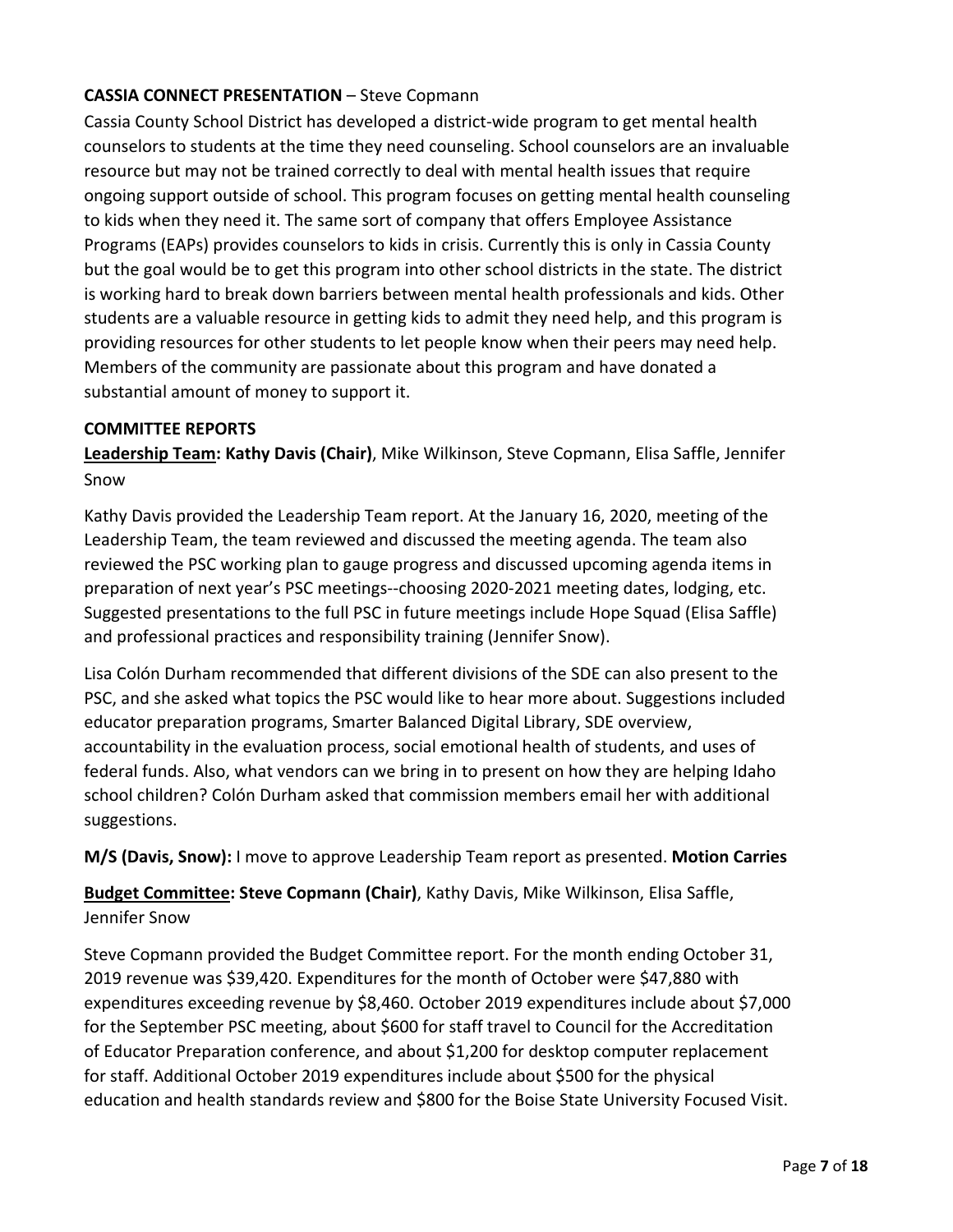The user transaction and the daily cash balance reports were reconciled and balanced for the month of October 2019.

For the month ending November 30, 2019, revenue was \$11,665. Expenditures for the month of November were \$62,198 with expenditures exceeding revenue by \$50,533. November 2019 expenditures include about \$4,000 for the September PSC meeting, about\$1,200 for credential paper, and \$2,200 for the annual supply of envelopes for credentials. Additional November 2019 expenditures include about \$1,700 for the physical education and health standards review and \$900 for the Boise State University Focused Visit. The user transaction and the Daily Cash Balance reports were reconciled and balanced for the month of November 2019.

**M/S (Copmann, Saffle):** I move to approve Budget Committee report. **Motion Carries** 

**Standards Committee: Jennifer Snow (Chair)**, Iris Chimburras, Kristi Enger, Mark Haynal, Marjean Lewis, Terah Moore:

### **Educator Preparation Standards Review**

An Educator Preparation Standards and Endorsement Review was held December 12-13, 2019, for Social Studies, including Foundation Standards, Geography, American Government/Political Science, Economics, and History, Psychology, Sociology, and Anthropology. At the April 2020 meeting, the Standards Committee will submit to the full PSC all amendments made to standards reviewed in 2019, for recommendation to the State Board of Education for approval.

#### **Educator Preparation Program Review**

The State Team Report and response for Boise State University's focused visit, held October 6 – 8, 2019, was reviewed by the Standards Committee. Boise State University's focused visit included review of Computer Science, Engineering, Health, Teacher Leader-Mathematics, and Superintendent preparation programs. In addition, the team reviewed BSU for adherence to Idaho Comprehensive Literacy Standards, Pre-service Technology Standards, Idaho Standards for Model Preservice Teaching Experience, and Institutional Recommendations. Computer Science and Engineering programs were conditionally approved due to lack of completers. All other programs and standards were approved.

#### **IACTE Proposal Discussion**

The Standards Committee discussed Educator Preparation Program standards and the program approval and review process. The Idaho Association of Colleges of Teacher Education (IACTE) has had discussion around the removal of enhancement standards as a part of the review process for endorsement areas with a content area Praxis. This proposal will be a continued agenda item.

**M/S (Lewis, Saffle):** I move to recommend acceptance of Boise State University Focused Review State Team Report and Response as presented. **Motion Carries**

**M/S (Snow, McKinney):** I move to accept the Standards Committee report as presented. **Motion Carries**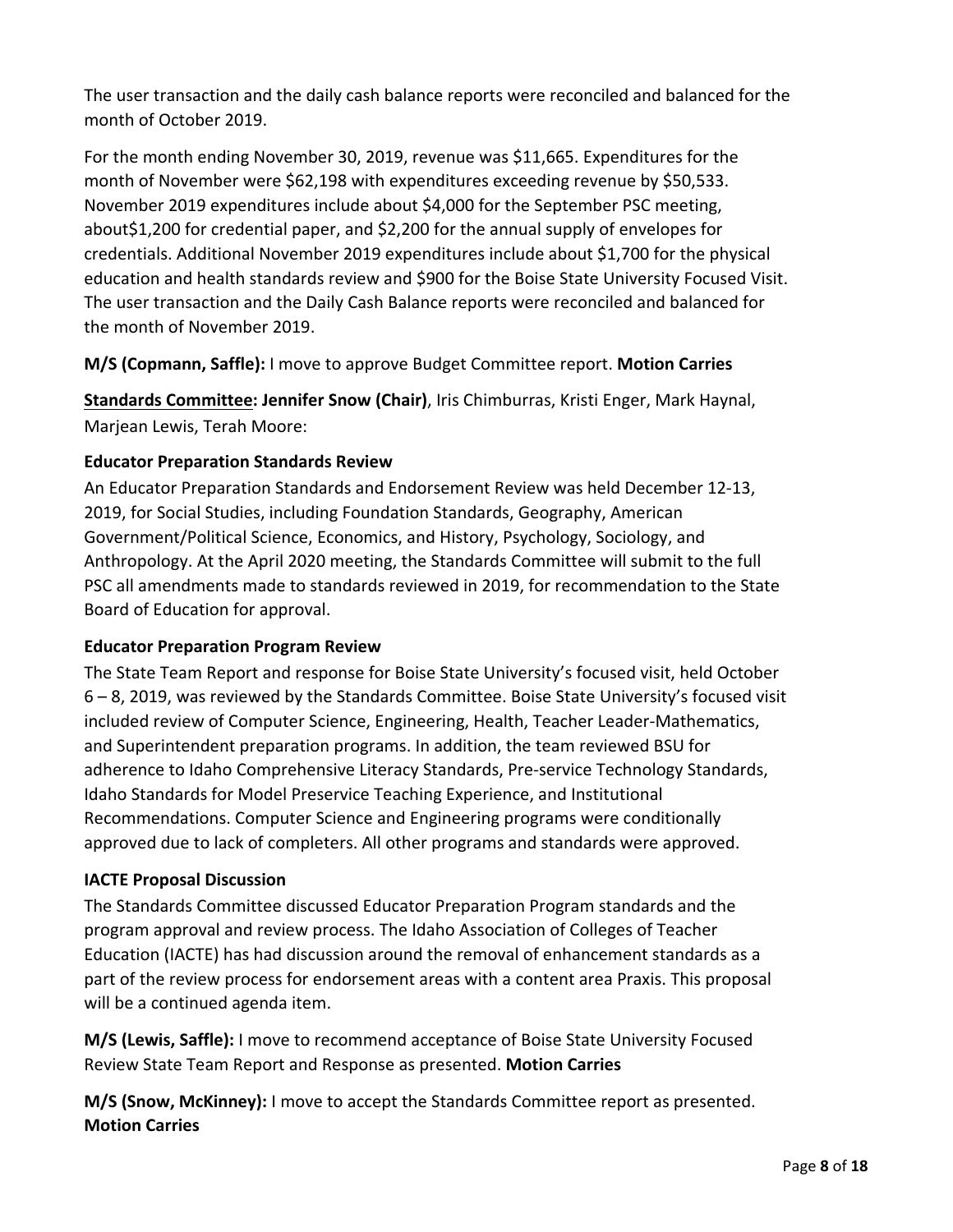### **Executive Committee: Kathy Davis (Chair)**, Clara Allred, Mary Flores, Char McKinney, Peter

McPherson, Topher Wallaert, Mike Wilkinson

The Executive Committee reviewed five (5) complaints of alleged educator ethical misconduct of which:

- Probable cause was found for five (5) cases with the following recommended discipline:
	- o Two (2) revocations
	- o One (1) suspension
	- $\circ$  One (1) letter of reprimand
	- $\circ$  One (1) findings entered for a certificate that has already been surrendered
- Other: Chief Certification Officer, Lisa Colón Durham, requested the Executive Committee to consider one (1) application and provide input on whether her discipline from another state would impact her application for Alternative Authorization.

**M/S (Davis, McKinney)**: I move to approve the Executive Committee report as presented. **Motion Carries**

**Authorizations Committee: Elisa Saffle (Chair)**, Steve Copmann, Mark Gorton, Marianne Sletteland, Karen Pyron

The Authorizations Committee reviewed 128 applications with a total of 137 endorsements for the 2019-2020 school year. Two (2) applications with two (2) endorsements were moved to the next meeting. Three (3) applications with three (3) endorsements were not approved. In summary, 123 applications were approved with 132 endorsements that were approved.

### Content Specialist

The authorizations committee reviewed 44 content specialist applications with a total of 47 endorsements for the 2019-2020 school year. There were Two (2) applications with two (2) endorsements moved to the next meeting, upon completion. Three (3) applications with three (3) endorsements were not approved. In summary, 39 applications were approved with 42 endorsements that were approved.

| Last Name        | <b>First Name</b> | District/Charter<br><b>School</b> | Endorsement<br><b>Requested #1</b> | Endorsement<br><b>Requested #2</b> | <b>Determination</b> |
|------------------|-------------------|-----------------------------------|------------------------------------|------------------------------------|----------------------|
|                  |                   | <b>CASSIA</b>                     | Exceptional                        |                                    |                      |
|                  |                   | <b>COUNTY JOINT</b>               | <b>Child Generalist</b>            |                                    |                      |
| <b>Aguirre</b>   | Leticia           | <b>DISTRICT</b>                   | $(K-12)$                           |                                    | Approved             |
|                  |                   | <b>CHALLIS JOINT</b>              | <b>Social Studies</b>              |                                    |                      |
| <b>Arnold</b>    | <b>Alton</b>      | <b>DISTRICT</b>                   | $(6-12)$                           | History $(6-12)$                   | Approved             |
|                  |                   | <b>WEST BONNER</b>                |                                    |                                    |                      |
|                  |                   | <b>COUNTY</b>                     |                                    |                                    |                      |
| <b>Ballenger</b> | Jordan            | <b>DISTRICT</b>                   | <b>Music (K-12)</b>                |                                    | Approved             |
|                  |                   | <b>NORTH GEM</b>                  | Natural Science                    |                                    |                      |
| <b>Banks</b>     | Christopher       | <b>DISTRICT</b>                   | (6-12)                             |                                    | Approved             |
|                  |                   | <b>VALLIVUE</b>                   |                                    |                                    |                      |
|                  |                   | <b>SCHOOL</b>                     |                                    |                                    |                      |
| <b>Batten</b>    | <b>Nicole</b>     | <b>DISTRICT</b>                   | English (6-12)                     |                                    | Approved             |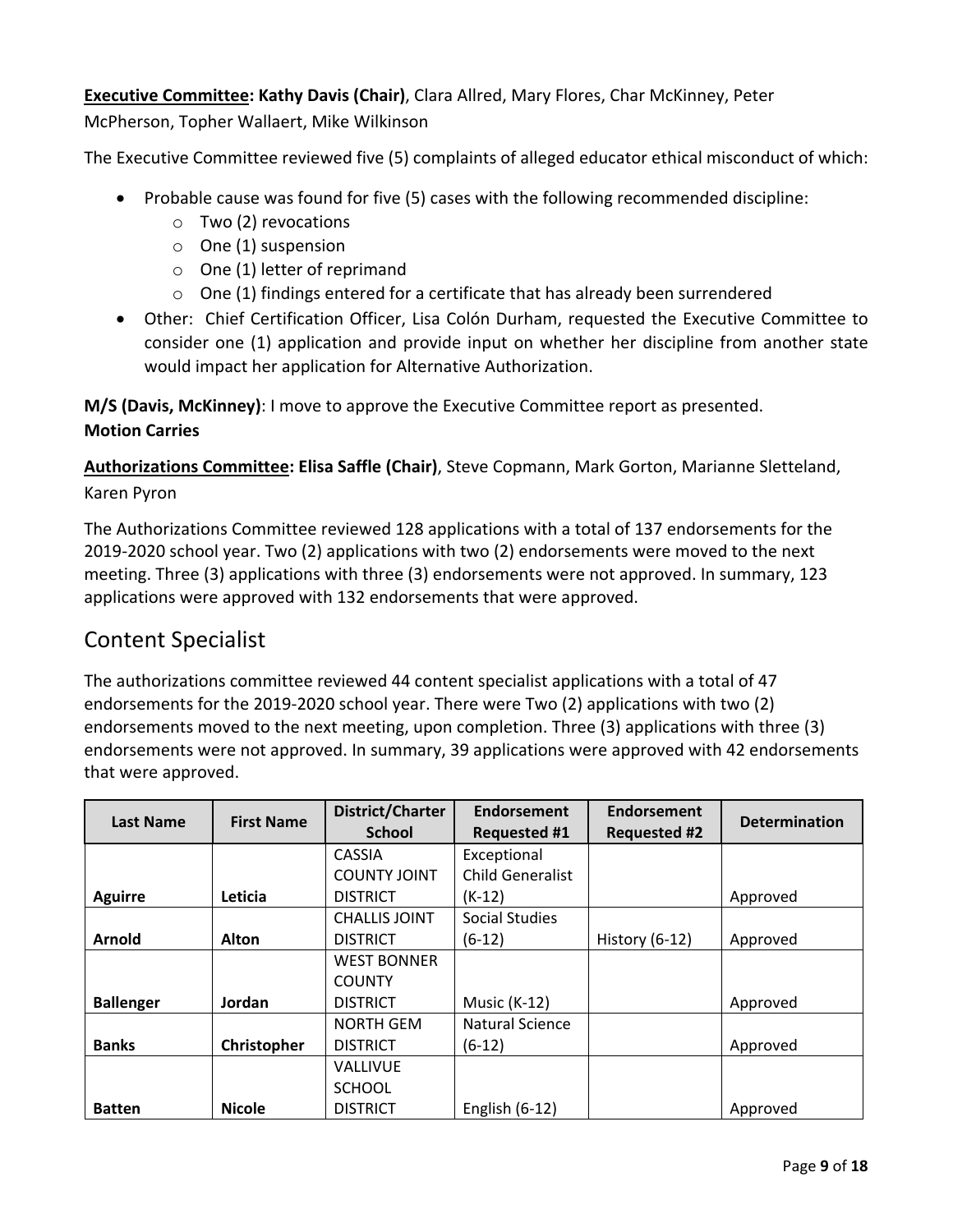| <b>Last Name</b> | <b>First Name</b> | District/Charter<br><b>School</b>   | <b>Endorsement</b><br><b>Requested #1</b> | <b>Endorsement</b><br><b>Requested #2</b> | <b>Determination</b> |
|------------------|-------------------|-------------------------------------|-------------------------------------------|-------------------------------------------|----------------------|
|                  |                   | <b>GOODING</b>                      |                                           |                                           |                      |
| <b>Bauman</b>    | <b>Katherine</b>  | <b>JOINT DISTRICT</b>               | English (6-12)                            |                                           | Approved             |
|                  |                   | <b>GOODING</b>                      |                                           |                                           |                      |
| <b>Baumann</b>   | <b>Tanner</b>     | <b>JOINT DISTRICT</b>               | Chemistry (6-12)                          |                                           | Approved             |
|                  |                   |                                     | Exceptional                               |                                           |                      |
| Beason-          |                   | POCATELLO                           | <b>Child Generalist</b>                   |                                           |                      |
| <b>Schmidt</b>   | Kimberly          | <b>DISTRICT</b>                     | $(K-12)$                                  |                                           | Approved             |
|                  |                   | <b>WEST BONNER</b>                  |                                           |                                           |                      |
|                  |                   | <b>COUNTY</b>                       | Mathematics (6-                           |                                           |                      |
| <b>Bergstrom</b> | <b>Hailey</b>     | <b>DISTRICT</b>                     | 12)                                       |                                           | Approved             |
|                  |                   | <b>IDAHO FALLS</b>                  | <b>Natural Science</b>                    |                                           |                      |
| <b>Bradshaw</b>  | <b>Tristan</b>    | <b>DISTRICT</b><br>MOSCOW           | $(6-12)$                                  |                                           | Approved             |
|                  |                   | <b>CHARTER</b>                      | School                                    |                                           |                      |
| <b>Druffel</b>   | <b>Milee</b>      | SCHOOL, INC.                        | Counselor (K-12)                          |                                           | Approved             |
|                  |                   |                                     |                                           | Exceptional                               |                      |
|                  |                   | <b>CHALLIS JOINT</b>                |                                           | <b>Child Generalist</b>                   |                      |
| <b>Fife</b>      | Lauren            | <b>DISTRICT</b>                     | All Subjects (K-8)                        | $(K-12)$                                  | Approved             |
|                  |                   | <b>GOODING</b>                      |                                           |                                           |                      |
| <b>Flick</b>     | Rebecca           | <b>JOINT DISTRICT</b>               | All Subjects (K-8)                        |                                           | Approved             |
|                  |                   | VALLIVUE                            | Exceptional                               |                                           |                      |
|                  |                   | <b>SCHOOL</b>                       | <b>Child Generalist</b>                   |                                           | Moved to next        |
| Gill             | Sarah             | <b>DISTRICT</b>                     | $(K-12)$                                  |                                           | meeting              |
|                  |                   | <b>GOODING</b>                      |                                           |                                           |                      |
| Gillette         | Crystal           | <b>JOINT DISTRICT</b>               | All Subjects (K-8)                        |                                           | Approved             |
|                  |                   | <b>MONTICELLO</b>                   |                                           |                                           |                      |
|                  |                   | <b>MONTESSORI</b><br><b>CHARTER</b> |                                           |                                           |                      |
| <b>Gines</b>     | <b>Richard</b>    | SCHOOL, INC.                        | All Subjects (K-8)                        |                                           | Approved             |
|                  |                   | <b>CASSIA</b>                       | Exceptional                               |                                           |                      |
|                  |                   | <b>COUNTY JOINT</b>                 | <b>Child Generalist</b>                   |                                           |                      |
| Hall             | <b>Sally</b>      | <b>DISTRICT</b>                     | $(K-12)$                                  |                                           | Approved             |
|                  |                   | PLUMMER-                            | Physical                                  |                                           |                      |
|                  |                   | <b>WORLEY JOINT</b>                 | Education (PE)                            |                                           |                      |
| <b>Harms</b>     | <b>Caleb</b>      | <b>DISTRICT</b>                     | $(K-12)$                                  | Health (K-12)                             | Approved             |
|                  |                   |                                     | Exceptional                               |                                           |                      |
|                  |                   | <b>MADISON</b>                      | <b>Child Generalist</b>                   |                                           |                      |
| <b>Hendricks</b> | <b>Miranda</b>    | <b>DISTRICT</b>                     | $(K-12)$                                  |                                           | Approved             |
|                  |                   | <b>WEST BONNER</b>                  |                                           |                                           |                      |
| Hoodenpyle       | <b>Ashlee</b>     | <b>COUNTY</b><br><b>DISTRICT</b>    | <b>Natural Science</b><br>$(6-12)$        |                                           | Approved             |
|                  |                   | <b>GEM PREP:</b>                    |                                           |                                           |                      |
|                  |                   | POCATELLO,                          |                                           |                                           |                      |
| Johnson          | <b>Marie</b>      | LLC                                 | All Subjects (K-8)                        |                                           | Approved             |
|                  |                   | <b>MONTICELLO</b>                   |                                           |                                           |                      |
|                  |                   | <b>MONTESSORI</b>                   |                                           |                                           |                      |
|                  |                   | <b>CHARTER</b>                      |                                           |                                           |                      |
| <b>King</b>      | <b>Aubrey</b>     | SCHOOL, INC.                        | All Subjects (K-8)                        |                                           | Approved             |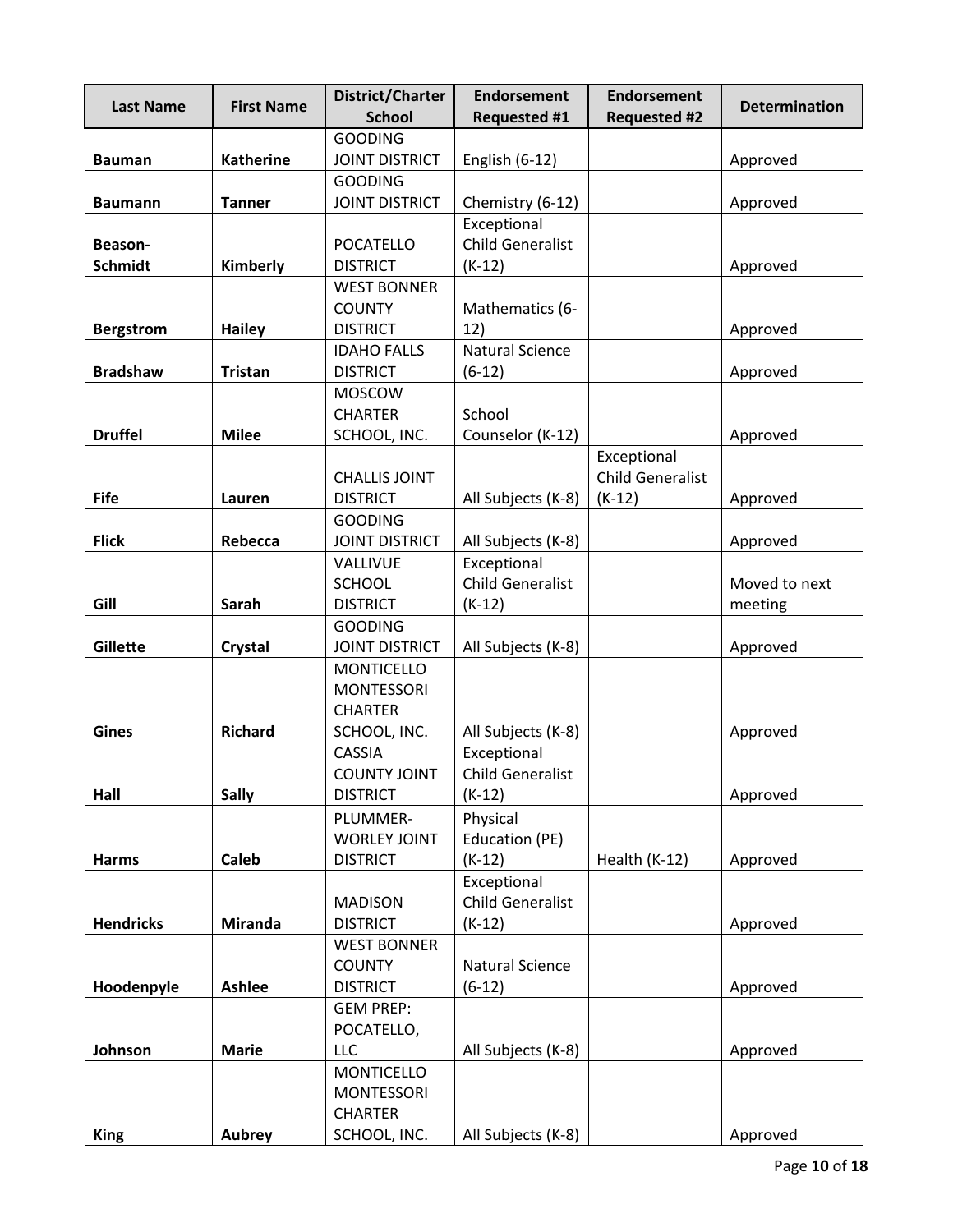| <b>Last Name</b>                                                               | <b>First Name</b>                                 | District/Charter                                                                                                                                                                                                                                                                     | <b>Endorsement</b>                                                                                                                         | <b>Endorsement</b>      | <b>Determination</b>                                         |
|--------------------------------------------------------------------------------|---------------------------------------------------|--------------------------------------------------------------------------------------------------------------------------------------------------------------------------------------------------------------------------------------------------------------------------------------|--------------------------------------------------------------------------------------------------------------------------------------------|-------------------------|--------------------------------------------------------------|
|                                                                                |                                                   | <b>School</b><br><b>GRACE JOINT</b>                                                                                                                                                                                                                                                  | <b>Requested #1</b><br>School                                                                                                              | <b>Requested #2</b>     |                                                              |
| Knutson                                                                        | <b>Trenton</b>                                    | <b>DISTRICT</b>                                                                                                                                                                                                                                                                      | Counselor (K-12)                                                                                                                           |                         | Approved                                                     |
|                                                                                |                                                   |                                                                                                                                                                                                                                                                                      |                                                                                                                                            | Exceptional             |                                                              |
|                                                                                |                                                   | <b>NAMPA</b>                                                                                                                                                                                                                                                                         |                                                                                                                                            | <b>Child Generalist</b> |                                                              |
| Lashbrook                                                                      | <b>Kristen</b>                                    | <b>SCHOOL</b><br><b>DISTRICT</b>                                                                                                                                                                                                                                                     |                                                                                                                                            |                         |                                                              |
|                                                                                |                                                   | <b>JEFFERSON</b>                                                                                                                                                                                                                                                                     | All Subjects (K-8)<br>Exceptional                                                                                                          | $(K-12)$                | Approved                                                     |
|                                                                                |                                                   | <b>COUNTY JOINT</b>                                                                                                                                                                                                                                                                  | <b>Child Generalist</b>                                                                                                                    |                         |                                                              |
| <b>Moore</b>                                                                   | <b>Cameron</b>                                    | <b>DISTRICT</b>                                                                                                                                                                                                                                                                      | $(K-12)$                                                                                                                                   |                         |                                                              |
|                                                                                |                                                   |                                                                                                                                                                                                                                                                                      | Exceptional                                                                                                                                |                         | Approved                                                     |
|                                                                                |                                                   | CALDWELL                                                                                                                                                                                                                                                                             | <b>Child Generalist</b>                                                                                                                    |                         |                                                              |
| <b>Newby</b>                                                                   | Laura                                             | <b>DISTRICT</b>                                                                                                                                                                                                                                                                      | $(K-12)$                                                                                                                                   |                         | Approved                                                     |
|                                                                                |                                                   | <b>GEM PREP:</b>                                                                                                                                                                                                                                                                     |                                                                                                                                            |                         |                                                              |
|                                                                                |                                                   | POCATELLO,                                                                                                                                                                                                                                                                           |                                                                                                                                            |                         |                                                              |
| <b>Parsons</b>                                                                 | Camie                                             | <b>LLC</b>                                                                                                                                                                                                                                                                           | Chemistry (6-12)                                                                                                                           |                         | Approved                                                     |
|                                                                                |                                                   |                                                                                                                                                                                                                                                                                      |                                                                                                                                            |                         |                                                              |
|                                                                                |                                                   | <b>WEST BONNER</b>                                                                                                                                                                                                                                                                   |                                                                                                                                            |                         |                                                              |
|                                                                                |                                                   | <b>COUNTY</b>                                                                                                                                                                                                                                                                        | Mathematics (6-                                                                                                                            |                         |                                                              |
| Pavey                                                                          | <b>Steffie</b>                                    | <b>DISTRICT</b>                                                                                                                                                                                                                                                                      | 12)                                                                                                                                        |                         | Approved                                                     |
|                                                                                |                                                   | <b>MINIDOKA</b>                                                                                                                                                                                                                                                                      |                                                                                                                                            |                         |                                                              |
|                                                                                |                                                   | <b>COUNTY JOINT</b>                                                                                                                                                                                                                                                                  | Mathematics                                                                                                                                |                         | Moved to next                                                |
| Pratt                                                                          | Cami                                              | <b>DISTRICT</b>                                                                                                                                                                                                                                                                      | $(6-12)$                                                                                                                                   |                         | meeting                                                      |
|                                                                                |                                                   | <b>COEUR</b>                                                                                                                                                                                                                                                                         | Exceptional                                                                                                                                |                         |                                                              |
|                                                                                |                                                   | D'ALENE                                                                                                                                                                                                                                                                              | <b>Child Generalist</b>                                                                                                                    |                         |                                                              |
| <b>Purcell</b>                                                                 | Veronica                                          | <b>DISTRICT</b>                                                                                                                                                                                                                                                                      | $(K-12)$                                                                                                                                   |                         | Not-Approved                                                 |
|                                                                                |                                                   | <b>CASSIA</b>                                                                                                                                                                                                                                                                        |                                                                                                                                            |                         |                                                              |
|                                                                                |                                                   | <b>COUNTY JOINT</b>                                                                                                                                                                                                                                                                  |                                                                                                                                            |                         |                                                              |
| <b>Reynolds</b>                                                                | <b>Curtis</b>                                     | <b>DISTRICT</b>                                                                                                                                                                                                                                                                      | All Subjects (K-8)                                                                                                                         |                         | Not-Approved                                                 |
|                                                                                |                                                   | SUGAR-SALEM                                                                                                                                                                                                                                                                          | <b>Visual Arts</b>                                                                                                                         |                         |                                                              |
| <b>Ricks</b>                                                                   | <b>Melissa</b>                                    | <b>JOINT DISTRICT</b>                                                                                                                                                                                                                                                                | $(K-12)$                                                                                                                                   |                         | Approved                                                     |
|                                                                                |                                                   | <b>NORTH VALLEY</b>                                                                                                                                                                                                                                                                  |                                                                                                                                            |                         |                                                              |
|                                                                                |                                                   |                                                                                                                                                                                                                                                                                      |                                                                                                                                            |                         |                                                              |
|                                                                                |                                                   |                                                                                                                                                                                                                                                                                      |                                                                                                                                            |                         |                                                              |
|                                                                                |                                                   |                                                                                                                                                                                                                                                                                      |                                                                                                                                            |                         |                                                              |
|                                                                                |                                                   |                                                                                                                                                                                                                                                                                      |                                                                                                                                            |                         |                                                              |
|                                                                                |                                                   |                                                                                                                                                                                                                                                                                      |                                                                                                                                            |                         |                                                              |
|                                                                                |                                                   |                                                                                                                                                                                                                                                                                      |                                                                                                                                            |                         |                                                              |
|                                                                                |                                                   |                                                                                                                                                                                                                                                                                      |                                                                                                                                            |                         |                                                              |
|                                                                                |                                                   |                                                                                                                                                                                                                                                                                      |                                                                                                                                            |                         |                                                              |
|                                                                                |                                                   |                                                                                                                                                                                                                                                                                      |                                                                                                                                            |                         |                                                              |
|                                                                                |                                                   |                                                                                                                                                                                                                                                                                      |                                                                                                                                            |                         |                                                              |
|                                                                                |                                                   |                                                                                                                                                                                                                                                                                      |                                                                                                                                            |                         |                                                              |
|                                                                                |                                                   |                                                                                                                                                                                                                                                                                      |                                                                                                                                            |                         |                                                              |
|                                                                                |                                                   |                                                                                                                                                                                                                                                                                      |                                                                                                                                            |                         |                                                              |
|                                                                                |                                                   |                                                                                                                                                                                                                                                                                      |                                                                                                                                            |                         |                                                              |
|                                                                                |                                                   |                                                                                                                                                                                                                                                                                      |                                                                                                                                            |                         |                                                              |
| <b>Sanders</b><br>Santi<br><b>Stallings</b><br><b>Thomas</b><br><b>Trudeau</b> | <b>Jeffrey</b><br>James<br>Kori<br>Sarah<br>Jacob | ACADEMY, INC.<br>VALLIVUE<br><b>SCHOOL</b><br><b>DISTRICT</b><br><b>BLACKFOOT</b><br><b>CHARTER</b><br><b>COMMUNITY</b><br><b>LEARNING</b><br>CENTER, INC.<br><b>COEUR</b><br><b>D'ALENE</b><br><b>DISTRICT</b><br><b>COMPASS</b><br><b>PUBLIC</b><br><b>CHARTER</b><br>SCHOOL, INC. | All Subjects (K-8)<br>All Subjects (K-8)<br>All Subjects (K-8)<br>Exceptional<br><b>Child Generalist</b><br>$(K-12)$<br>All Subjects (K-8) |                         | Approved<br>Approved<br>Approved<br>Approved<br>Not-Approved |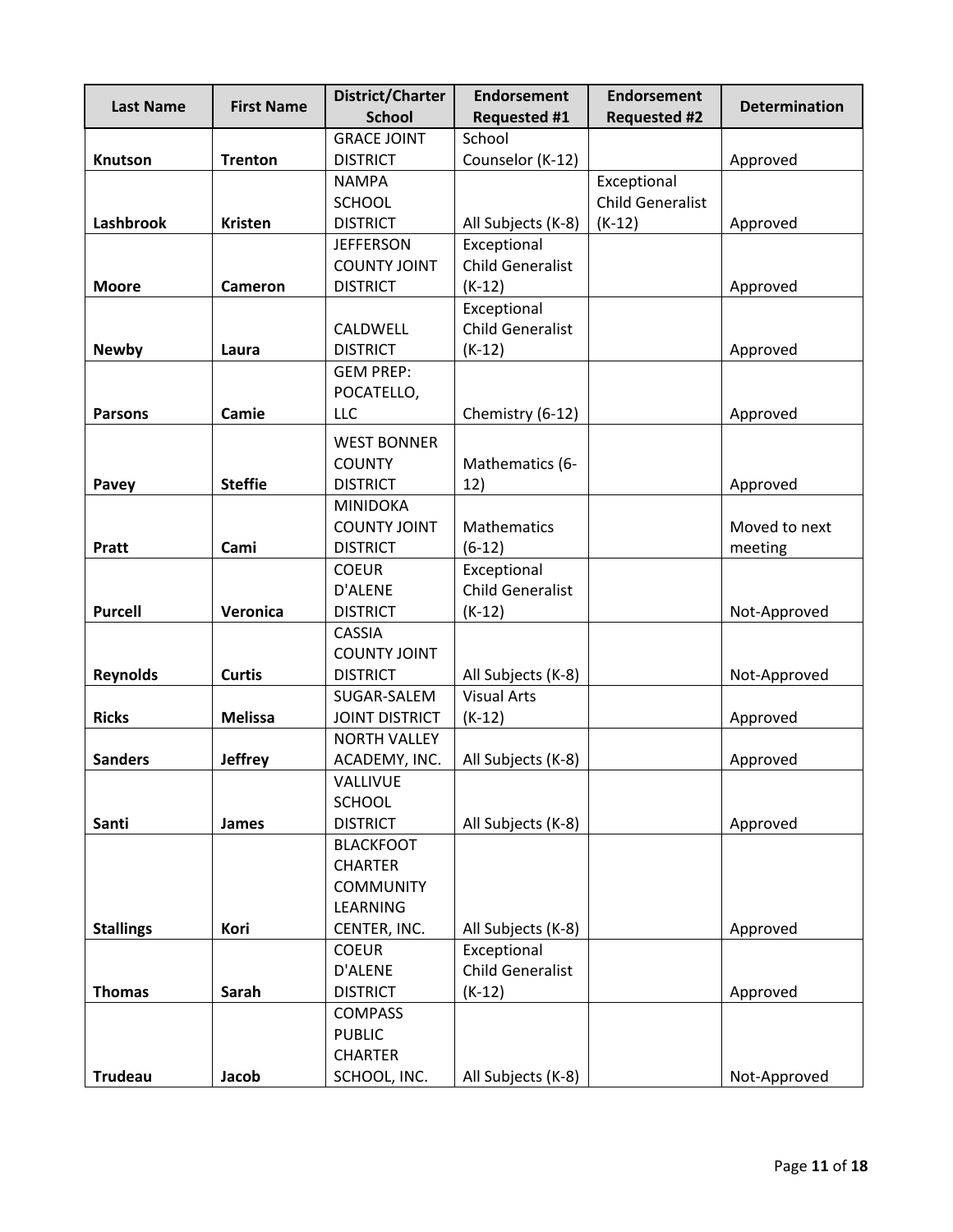| <b>Last Name</b> | <b>First Name</b> | District/Charter<br><b>School</b> | <b>Endorsement</b><br><b>Requested #1</b> | <b>Endorsement</b><br><b>Requested #2</b> | <b>Determination</b> |
|------------------|-------------------|-----------------------------------|-------------------------------------------|-------------------------------------------|----------------------|
|                  |                   | <b>MONTICELLO</b>                 |                                           |                                           |                      |
|                  |                   | <b>MONTESSORI</b>                 | Exceptional                               |                                           |                      |
|                  |                   | <b>CHARTER</b>                    | <b>Child Generalist</b>                   |                                           |                      |
| <b>Tucker</b>    | <b>Katherine</b>  | SCHOOL, INC.                      | $(K-12)$                                  |                                           | Approved             |
|                  |                   | <b>BONNEVILLE</b>                 |                                           |                                           |                      |
| Werden           | <b>David</b>      | <b>JOINT DISTRICT</b>             | History (6-12)                            |                                           | Approved             |
|                  |                   | <b>MONTICELLO</b>                 |                                           |                                           |                      |
|                  |                   | <b>MONTESSORI</b>                 |                                           |                                           |                      |
|                  |                   | <b>CHARTER</b>                    | School                                    |                                           |                      |
| Wilhelm          | <b>Taylor</b>     | SCHOOL, INC.                      | Counselor (K-12)                          |                                           | Approved             |
|                  |                   | <b>GOODING</b>                    |                                           |                                           |                      |
| <b>Williams</b>  | <b>Frances</b>    | <b>JOINT DISTRICT</b>             | All Subjects (K-8)                        |                                           | Approved             |
|                  |                   |                                   | Exceptional                               |                                           |                      |
|                  |                   | <b>KUNA JOINT</b>                 | <b>Child Generalist</b>                   |                                           |                      |
| <b>Zerfas</b>    | Laura             | <b>DISTRICT</b>                   | $(K-12)$                                  |                                           | Approved             |
|                  |                   | <b>MONTICELLO</b>                 |                                           |                                           |                      |
|                  |                   | <b>MONTESSORI</b>                 |                                           |                                           |                      |
|                  |                   | <b>CHARTER</b>                    |                                           |                                           |                      |
| Zweers-Asche     | <b>Pauline</b>    | SCHOOL, INC.                      | All Subjects (K-8)                        |                                           | Approved             |

# Teacher to New

The Authorizations Committee reviewed 53 teacher to new applications with a total of 54 endorsements for the 2019-2020 school year.

| <b>Last Name</b>  | <b>First Name</b> | District/Charter<br><b>School</b> | <b>Teacher to New</b><br>Certificate or<br><b>Endorsement</b> | <b>Endorsement</b><br>Requested #1 | <b>Endorsement</b><br><b>Requested #2</b> | <b>Determination</b> |
|-------------------|-------------------|-----------------------------------|---------------------------------------------------------------|------------------------------------|-------------------------------------------|----------------------|
|                   |                   | <b>KUNA JOINT</b>                 |                                                               | <b>Exceptional Child</b>           |                                           |                      |
| <b>Burke</b>      | Kathryn           | <b>DISTRICT</b>                   | Endorsement                                                   | Generalist (K-12)                  |                                           | Approved             |
|                   |                   | <b>JOINT SCHOOL</b>               |                                                               | <b>Exceptional Child</b>           |                                           |                      |
| Caldwell          | Hannah            | DISTRICT NO. 2                    | Endorsement                                                   | Generalist (K-12)                  |                                           | Approved             |
|                   |                   |                                   |                                                               | <b>Exceptional Child</b>           |                                           |                      |
| Claar             | Tanya             | <b>FILER DISTRICT</b>             | Endorsement                                                   | Generalist (K-12)                  |                                           | Approved             |
|                   |                   | <b>VALLIVUE</b>                   |                                                               |                                    |                                           |                      |
|                   |                   | <b>SCHOOL</b>                     |                                                               | <b>Exceptional Child</b>           |                                           |                      |
| Kaba              | <b>Shawn</b>      | <b>DISTRICT</b>                   | Endorsement                                                   | Generalist (K-12)                  |                                           | Approved             |
|                   |                   | <b>IDAHO FALLS</b>                |                                                               | Natural Science                    |                                           |                      |
| <b>Stirling</b>   | <b>Douglas</b>    | <b>DISTRICT</b>                   | Endorsement                                                   | $(6-12)$                           |                                           | Approved             |
|                   |                   | <b>CASSIA COUNTY</b>              |                                                               | <b>Exceptional Child</b>           |                                           |                      |
| <b>VanDerMeer</b> | Lila              | <b>JOINT DISTRICT</b>             | Endorsement                                                   | Generalist (K-12)                  |                                           | Approved             |
|                   |                   | <b>CAMBRIDGE</b>                  |                                                               | Superintendent                     |                                           |                      |
| <b>Butler</b>     | Anthony           | <b>JOINT DISTRICT</b>             | Certificate                                                   | (Pre-K-12)                         |                                           | Approved             |
|                   |                   | <b>LAKE PEND</b>                  |                                                               |                                    |                                           |                      |
|                   |                   | OREILLE SCHOOL                    |                                                               |                                    |                                           |                      |
| <b>Dickinson</b>  | Ann               | <b>DISTRICT</b>                   | Endorsement                                                   | Health (6-12)                      |                                           | Approved             |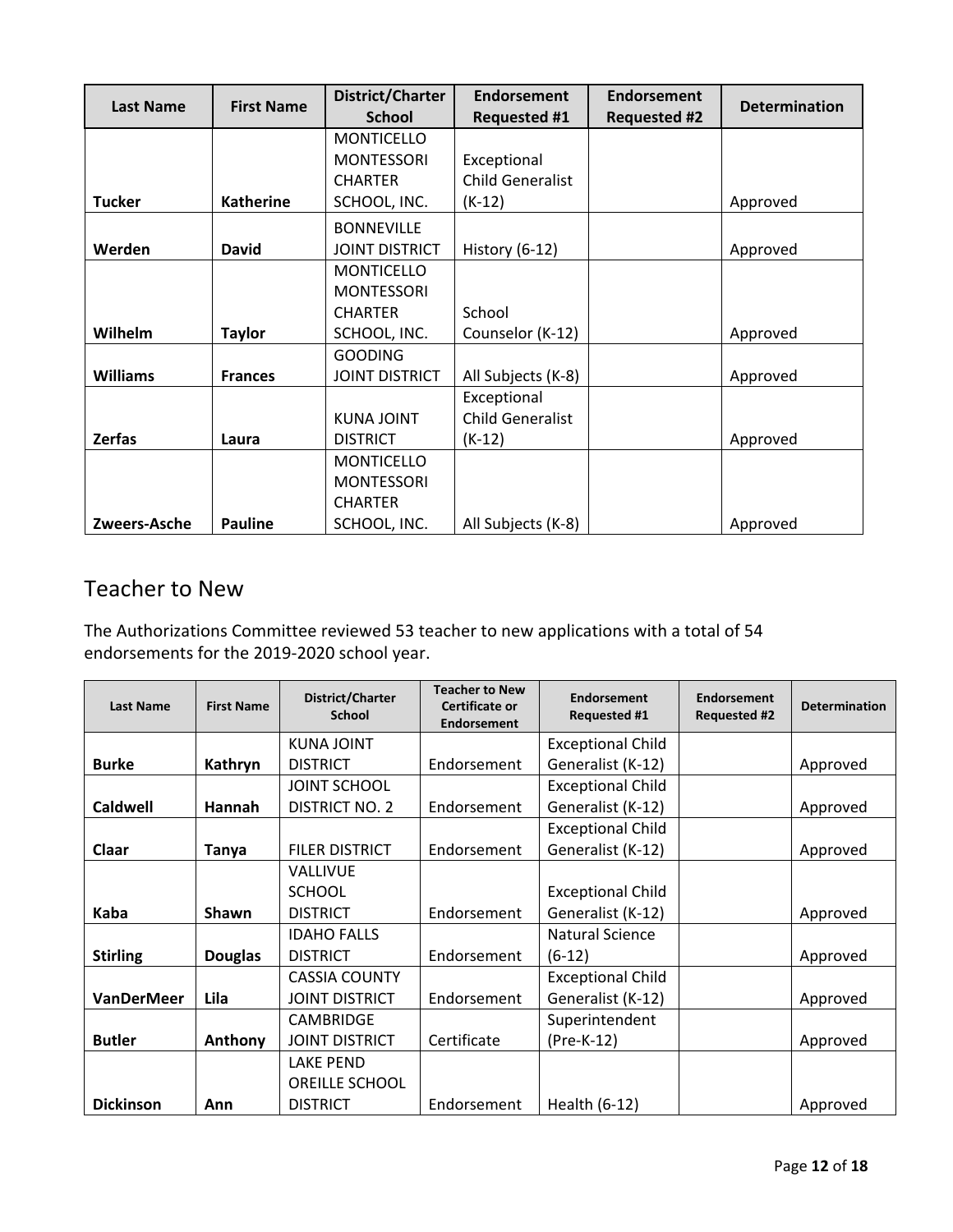| <b>Last Name</b> | <b>First Name</b> | District/Charter<br><b>School</b> | <b>Teacher to New</b><br><b>Certificate or</b><br><b>Endorsement</b> | <b>Endorsement</b><br><b>Requested #1</b> | <b>Endorsement</b><br><b>Requested #2</b> | <b>Determination</b> |
|------------------|-------------------|-----------------------------------|----------------------------------------------------------------------|-------------------------------------------|-------------------------------------------|----------------------|
|                  |                   | POCATELLO                         |                                                                      | Gifted and                                |                                           |                      |
| <b>Diehl</b>     | <b>Katie</b>      | <b>DISTRICT</b>                   | Endorsement                                                          | Talented (K-12)                           |                                           | Approved             |
|                  |                   | <b>RIRIE JOINT</b>                |                                                                      | Superintendent                            |                                           |                      |
| Gee              | <b>Jeffrey</b>    | <b>DISTRICT</b>                   | Endorsement                                                          | (Pre-K-12)                                |                                           | Approved             |
|                  |                   | <b>BLAINE COUNTY</b>              |                                                                      |                                           | Physical<br>Education                     |                      |
| Greif            | Amanda            | <b>DISTRICT</b>                   | Endorsement                                                          | Health (6-12)                             | $(6-12)$                                  | Approved             |
|                  |                   | POCATELLO                         |                                                                      | Gifted and                                |                                           |                      |
| Hall             | Aaron             | <b>DISTRICT</b>                   | Endorsement                                                          | Talented (K-12)                           |                                           | Approved             |
|                  |                   | <b>EMMETT</b>                     |                                                                      |                                           |                                           |                      |
|                  |                   | INDEPENDENT                       |                                                                      |                                           |                                           |                      |
| Holt             | <b>Hailey</b>     | <b>DISTRICT</b>                   | Endorsement                                                          | Health (6-12)                             |                                           | Approved             |
|                  |                   | <b>LAKE PEND</b>                  |                                                                      |                                           |                                           |                      |
|                  |                   | <b>OREILLE SCHOOL</b>             |                                                                      | Mathematics -                             |                                           |                      |
| <b>Kerr</b>      | <b>Melanie</b>    | <b>DISTRICT</b>                   | Endorsement                                                          | Basic (6-12)                              |                                           | Approved             |
|                  |                   | <b>GOODING JOINT</b>              |                                                                      |                                           |                                           |                      |
| <b>Knigge</b>    | Cameron           | <b>DISTRICT</b>                   | Endorsement                                                          | All Subjects (K-8)                        |                                           | Approved             |
|                  |                   | <b>KUNA JOINT</b>                 |                                                                      | <b>Exceptional Child</b>                  |                                           |                      |
| <b>Massey</b>    | <b>Holly</b>      | <b>DISTRICT</b>                   | Endorsement                                                          | Generalist (K-12)                         |                                           | Approved             |
|                  |                   | <b>GEM PREP:</b>                  |                                                                      | <b>School Principal</b>                   |                                           |                      |
| <b>Plante</b>    | Rebekah           | NAMPA, LLC                        | Certificate                                                          | (Pre-K-12)                                |                                           | Approved             |
|                  |                   | <b>WHITEPINE</b>                  |                                                                      | Director of                               |                                           |                      |
|                  |                   | <b>JOINT SCHOOL</b>               |                                                                      | <b>Special Education</b>                  |                                           |                      |
| <b>Proctor</b>   | Julia             | <b>DISTRICT</b>                   | Certificate                                                          | (Pre-K-12)                                |                                           | Approved             |
|                  |                   | <b>WEST BONNER</b>                |                                                                      | Director of                               |                                           |                      |
|                  |                   | <b>COUNTY</b>                     |                                                                      | <b>Special Education</b>                  |                                           |                      |
| <b>Shaner</b>    | Kimberly          | <b>DISTRICT</b>                   | Certificate                                                          | (Pre-K-12)                                |                                           | Approved             |
|                  |                   |                                   |                                                                      | American                                  |                                           |                      |
|                  |                   | <b>JEFFERSON</b>                  |                                                                      | Government/                               |                                           |                      |
|                  |                   | <b>COUNTY JOINT</b>               |                                                                      | <b>Political Science</b>                  |                                           |                      |
| Larson           | <b>Scott</b>      | <b>DISTRICT</b>                   | Endorsement                                                          | $(6-12)$                                  |                                           | Approved             |
|                  |                   | <b>BONNEVILLE</b>                 |                                                                      | Earth and Space                           |                                           |                      |
| <b>Ricks</b>     | Rylan             | <b>JOINT DISTRICT</b>             | Endorsement                                                          | <b>Science (6-12)</b>                     |                                           | Approved             |
|                  |                   |                                   |                                                                      | Early Childhood                           |                                           |                      |
|                  |                   | NAMPA SCHOOL                      |                                                                      | <b>Special Education</b>                  |                                           |                      |
| Arnold           | <b>Ashley</b>     | <b>DISTRICT</b>                   | Endorsement                                                          | $(PK-3)$                                  |                                           | Approved             |
|                  |                   | NAMPA SCHOOL                      |                                                                      | Social Studies (6-                        |                                           |                      |
| Avey             | <b>Tyler</b>      | <b>DISTRICT</b>                   | Endorsement                                                          | 12)                                       |                                           | Approved             |
|                  |                   | <b>WEST BONNER</b>                |                                                                      |                                           |                                           |                      |
| <b>Barker-</b>   |                   | <b>COUNTY</b>                     |                                                                      |                                           |                                           |                      |
| Simon            | Anne              | <b>DISTRICT</b>                   | Endorsement                                                          | English (6-12)                            |                                           | Approved             |
|                  |                   |                                   |                                                                      | Early Childhood                           |                                           |                      |
|                  |                   | <b>BUTTE COUNTY</b>               |                                                                      | <b>Special Education</b>                  |                                           |                      |
| <b>Cammack</b>   | Kimberly          | <b>JOINT DISTRICT</b>             | Endorsement                                                          | $(PK-3)$                                  |                                           | Approved             |
|                  |                   |                                   |                                                                      | Early Childhood                           |                                           |                      |
|                  |                   | NAMPA SCHOOL                      |                                                                      | <b>Special Education</b>                  |                                           |                      |
| Chierici         | Angela            | <b>DISTRICT</b>                   | Endorsement                                                          | $(PK-3)$                                  |                                           | Approved             |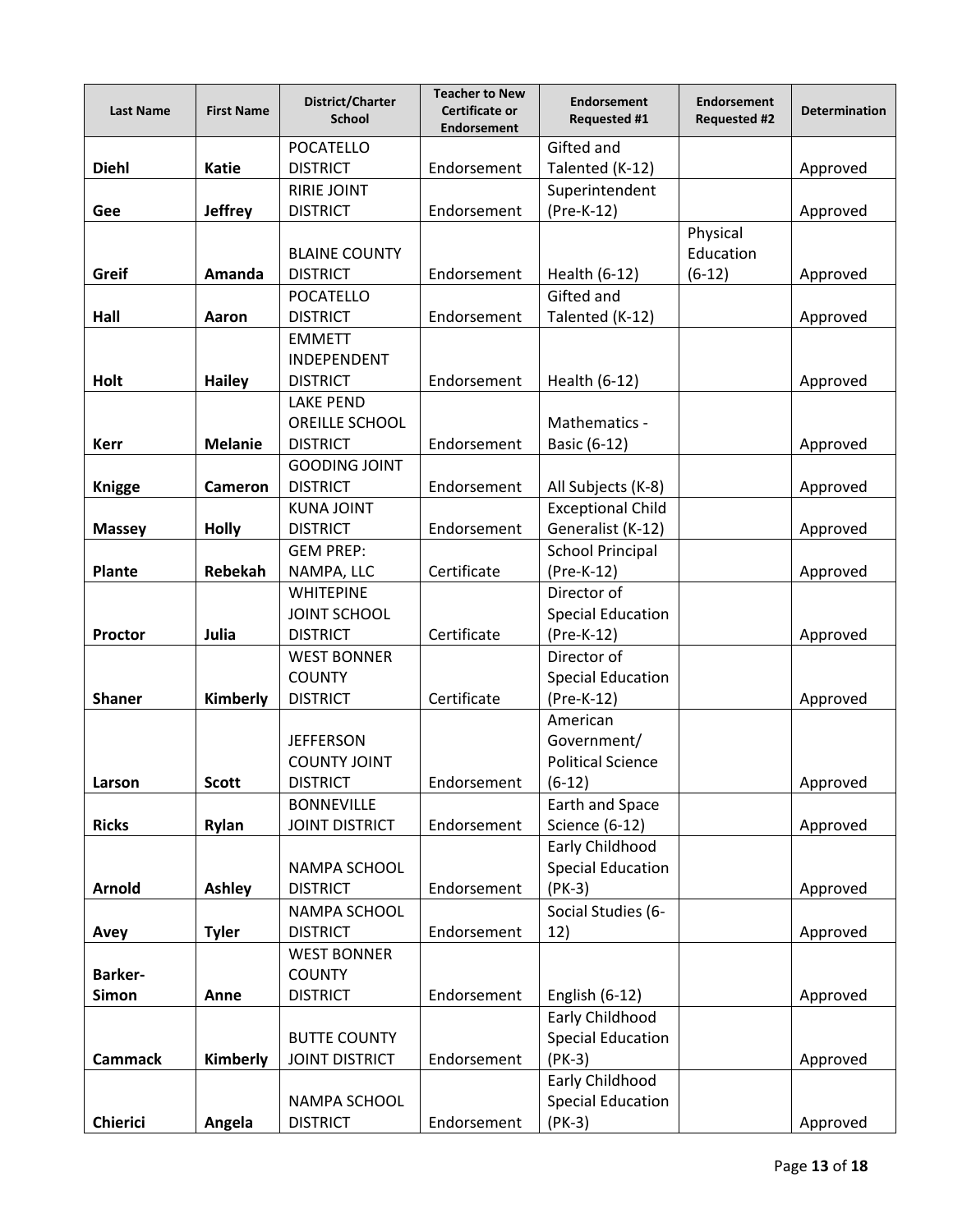| <b>Last Name</b>  | <b>First Name</b> | District/Charter<br><b>School</b>         | <b>Teacher to New</b><br>Certificate or<br><b>Endorsement</b> | <b>Endorsement</b><br><b>Requested #1</b> | <b>Endorsement</b><br><b>Requested #2</b> | <b>Determination</b> |
|-------------------|-------------------|-------------------------------------------|---------------------------------------------------------------|-------------------------------------------|-------------------------------------------|----------------------|
| <b>Cook</b>       | <b>Craig</b>      | <b>ROCKLAND</b><br><b>DISTRICT</b>        | Endorsement                                                   | <b>Natural Science</b><br>$(6-12)$        |                                           | Approved             |
| <b>Davis</b>      | Carole            | <b>HIGHLAND JOINT</b><br><b>DISTRICT</b>  | Endorsement                                                   | <b>Natural Science</b><br>$(6-12)$        |                                           | Approved             |
|                   |                   | <b>JOINT SCHOOL</b>                       |                                                               | <b>Natural Science</b>                    |                                           |                      |
| Haworth           | Jeanine           | <b>DISTRICT NO. 2</b>                     | Endorsement                                                   | $(6-12)$                                  |                                           | Approved             |
|                   |                   | <b>MOSCOW</b>                             |                                                               | World Language -                          |                                           |                      |
| Hou               | Yu Lin            | <b>DISTRICT</b>                           | Endorsement                                                   | Chinese (6-12)                            |                                           | Approved             |
| <b>King</b>       | Corey             | <b>FILER DISTRICT</b><br><b>HORSESHOE</b> | Endorsement                                                   | Health (6-12)                             |                                           | Approved             |
|                   |                   | <b>BEND SCHOOL</b>                        |                                                               |                                           |                                           |                      |
| Longacre          | <b>Jeffrey</b>    | <b>DISTRICT</b>                           | Endorsement                                                   | Health (K-12)                             |                                           | Approved             |
|                   |                   |                                           |                                                               | Social Studies (6-                        |                                           |                      |
| <b>Miller</b>     | Jessica           | <b>NOTUS DISTRICT</b>                     | Endorsement                                                   | 12)                                       |                                           | Approved             |
|                   |                   |                                           |                                                               | English as a                              |                                           |                      |
|                   |                   | <b>BONNEVILLE</b>                         |                                                               | Second Language                           |                                           |                      |
| <b>Morrill</b>    | <b>Michelle</b>   | <b>JOINT DISTRICT</b>                     | Endorsement                                                   | (ESL) (K-12)                              |                                           | Approved             |
|                   |                   | <b>CASSIA COUNTY</b>                      |                                                               | Earth and Space                           |                                           |                      |
| <b>Pettis</b>     | <b>Steven</b>     | <b>JOINT DISTRICT</b>                     | Endorsement                                                   | <b>Science (6-12)</b>                     |                                           | Approved             |
|                   |                   |                                           |                                                               | Physical                                  |                                           |                      |
|                   |                   | <b>JOINT SCHOOL</b>                       |                                                               | Education (PE)                            |                                           |                      |
| Richmond          | Michaela          | <b>DISTRICT NO. 2</b>                     | Endorsement                                                   | $(6-12)$                                  |                                           | Approved             |
|                   |                   | THE KOOTENAI<br><b>BRIDGE</b>             |                                                               | Mathematics (6-                           |                                           |                      |
| <b>Rust</b>       | Cynthia           | ACADEMY, INC.                             | Endorsement                                                   | 12)                                       |                                           | Approved             |
|                   |                   | <b>KUNA JOINT</b>                         |                                                               | <b>Biological Science</b>                 |                                           |                      |
| <b>Sanchez</b>    | <b>Brittany</b>   | <b>DISTRICT</b>                           | Endorsement                                                   | $(6-12)$                                  |                                           | Approved             |
|                   |                   |                                           |                                                               | American                                  |                                           |                      |
|                   |                   |                                           |                                                               | Government/                               |                                           |                      |
|                   |                   | <b>TETON COUNTY</b>                       |                                                               | <b>Political Science</b>                  |                                           |                      |
| <b>Schindler</b>  | <b>Brent</b>      | <b>DISTRICT</b>                           | Endorsement                                                   | (6-12)                                    |                                           | Approved             |
|                   |                   | KIMBERLY                                  |                                                               |                                           |                                           |                      |
| <b>Torgesen</b>   | <b>Jennifer</b>   | <b>DISTRICT</b>                           | Endorsement                                                   | English (6-12)                            |                                           | Approved             |
|                   |                   | <b>JEFFERSON</b>                          |                                                               |                                           |                                           |                      |
|                   |                   | <b>COUNTY JOINT</b>                       |                                                               |                                           |                                           |                      |
| <b>Ponce Vera</b> | Omar              | <b>DISTRICT</b>                           | Endorsement                                                   | History (6-12)                            |                                           | Approved             |
| <b>Brown</b>      | <b>Jerry</b>      | <b>KOOTENAI</b><br><b>DISTRICT</b>        | Endorsement                                                   | World Language -<br>German (6-12)         |                                           | Approved             |
|                   |                   |                                           |                                                               | <b>Blended Early</b>                      |                                           |                      |
|                   |                   |                                           |                                                               | Childhood                                 |                                           |                      |
|                   |                   |                                           |                                                               | Education/Early                           |                                           |                      |
|                   |                   |                                           |                                                               | Childhood                                 |                                           |                      |
|                   |                   | <b>GOODING JOINT</b>                      |                                                               | <b>Special Education</b>                  |                                           |                      |
| <b>Fairbanks</b>  | <b>Tiahna</b>     | <b>DISTRICT</b>                           | Endorsement                                                   | $(PK-3)$                                  |                                           | Approved             |
|                   |                   |                                           |                                                               | Director of                               |                                           |                      |
|                   |                   | <b>POTLATCH</b>                           |                                                               | <b>Special Education</b>                  |                                           |                      |
| Goucher           | <b>Nicole</b>     | <b>DISTRICT</b>                           | Endorsement                                                   | (Pre-K-12)                                |                                           | Approved             |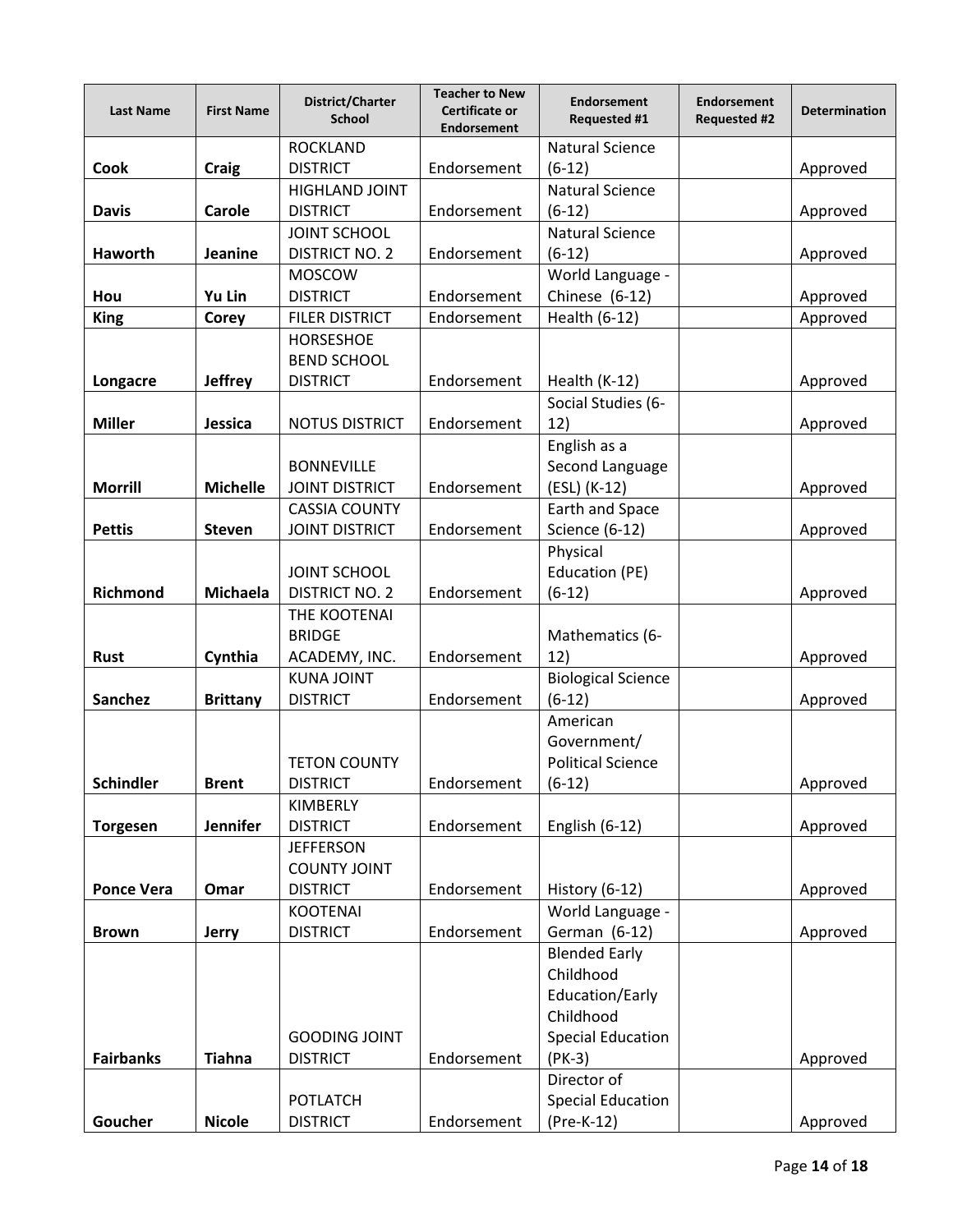| <b>Last Name</b> | <b>First Name</b> | District/Charter<br><b>School</b>                                           | <b>Teacher to New</b><br>Certificate or<br><b>Endorsement</b> | Endorsement<br>Requested #1                         | <b>Endorsement</b><br><b>Requested #2</b> | <b>Determination</b> |
|------------------|-------------------|-----------------------------------------------------------------------------|---------------------------------------------------------------|-----------------------------------------------------|-------------------------------------------|----------------------|
|                  |                   | <b>ROCKLAND</b>                                                             |                                                               | Superintendent                                      |                                           |                      |
| Larson           | Greg              | <b>DISTRICT</b>                                                             | Endorsement                                                   | (Pre-K-12)                                          |                                           | Approved             |
|                  |                   | MCCALL-                                                                     |                                                               |                                                     |                                           |                      |
|                  |                   | DONNELLY JOINT                                                              |                                                               |                                                     |                                           |                      |
|                  |                   | <b>SCHOOL</b>                                                               |                                                               | <b>Exceptional Child</b>                            |                                           |                      |
| <b>Stone</b>     | <b>Jenifer</b>    | <b>DISTRICT</b>                                                             | Endorsement                                                   | Generalist (K-12)                                   |                                           | Approved             |
|                  |                   |                                                                             |                                                               | English as a                                        |                                           |                      |
|                  |                   | <b>HOMEDALE</b>                                                             |                                                               | Second Language                                     |                                           |                      |
| White            | Joshua            | <b>JOINT DISTRICT</b>                                                       | Endorsement                                                   | (ESL) (K-12)                                        |                                           | Approved             |
|                  |                   | <b>CHALLIS JOINT</b>                                                        |                                                               | <b>School Principal</b>                             |                                           |                      |
| <b>Alexander</b> | Kari              | <b>DISTRICT</b>                                                             | Certificate<br>(Pre-K-12)                                     |                                                     |                                           | Approved             |
| Kolsen           | <b>Teresa</b>     | <b>TAYLOR'S</b><br><b>CROSSING</b><br><b>PUBLIC CHARTER</b><br>SCHOOL, INC. | Certificate                                                   | <b>School Principal</b><br>(Pre-K-12)               |                                           | Approved             |
|                  |                   | <b>AMERICAN</b><br><b>HERITAGE</b><br><b>CHARTER</b>                        |                                                               | American<br>Government/<br><b>Political Science</b> |                                           |                      |
| Palmer           | Ryan              | SCHOOL, INC.                                                                | Endorsement                                                   | $(6-12)$                                            |                                           | Approved             |
|                  |                   | THE POCATELLO<br><b>COMMUNITY</b><br><b>CHARTER</b>                         |                                                               |                                                     |                                           |                      |
| <b>Tyson</b>     | Jeanne            | SCHOOL, INC.                                                                | N/A                                                           | All Subjects (K-8)                                  |                                           | Approved             |
|                  |                   | <b>MEADOWS</b>                                                              |                                                               | World Language -                                    |                                           |                      |
| Annunziato       | Randall           | <b>VALLEY DISTRICT</b>                                                      | Endorsement                                                   | Spanish (6-12)                                      |                                           | Approved             |
|                  |                   | <b>BUTTE COUNTY</b>                                                         |                                                               | <b>School Principal</b>                             |                                           |                      |
| Angell           | Chad              | <b>JOINT DISTRICT</b>                                                       | Certificate                                                   | (Pre-K-12)                                          |                                           | Approved             |

# Career Technical Education – Content Specialist

The authorizations committee reviewed three (3) Career Technical Education content specialist applications with a total of three (3) endorsements for the 2019-2020 school year.

| <b>Last Name</b> | <b>First Name</b> | <b>District/Charter School</b> | <b>Endorsement Requested #1</b>  | <b>Determination</b> |
|------------------|-------------------|--------------------------------|----------------------------------|----------------------|
| Renteria-        |                   |                                | <b>CTE - Business Technology</b> |                      |
| <b>Foster</b>    | Alexandria        | <b>FILER DISTRICT</b>          | Education (6-12)                 | Approved             |
|                  |                   | <b>BRUNEAU-GRAND VIEW</b>      | CTE OS - Network & Computer      |                      |
| <b>Rishell</b>   | Josh              | JOINT SCHOOL DISTRICT          | Support (6-12)                   | Approved             |
|                  |                   |                                | CTE - Agriculture Science and    |                      |
| Wadsworth        | <b>Darryl</b>     | <b>GRACE JOINT DISTRICT</b>    | Technology (6-12)                | Approved             |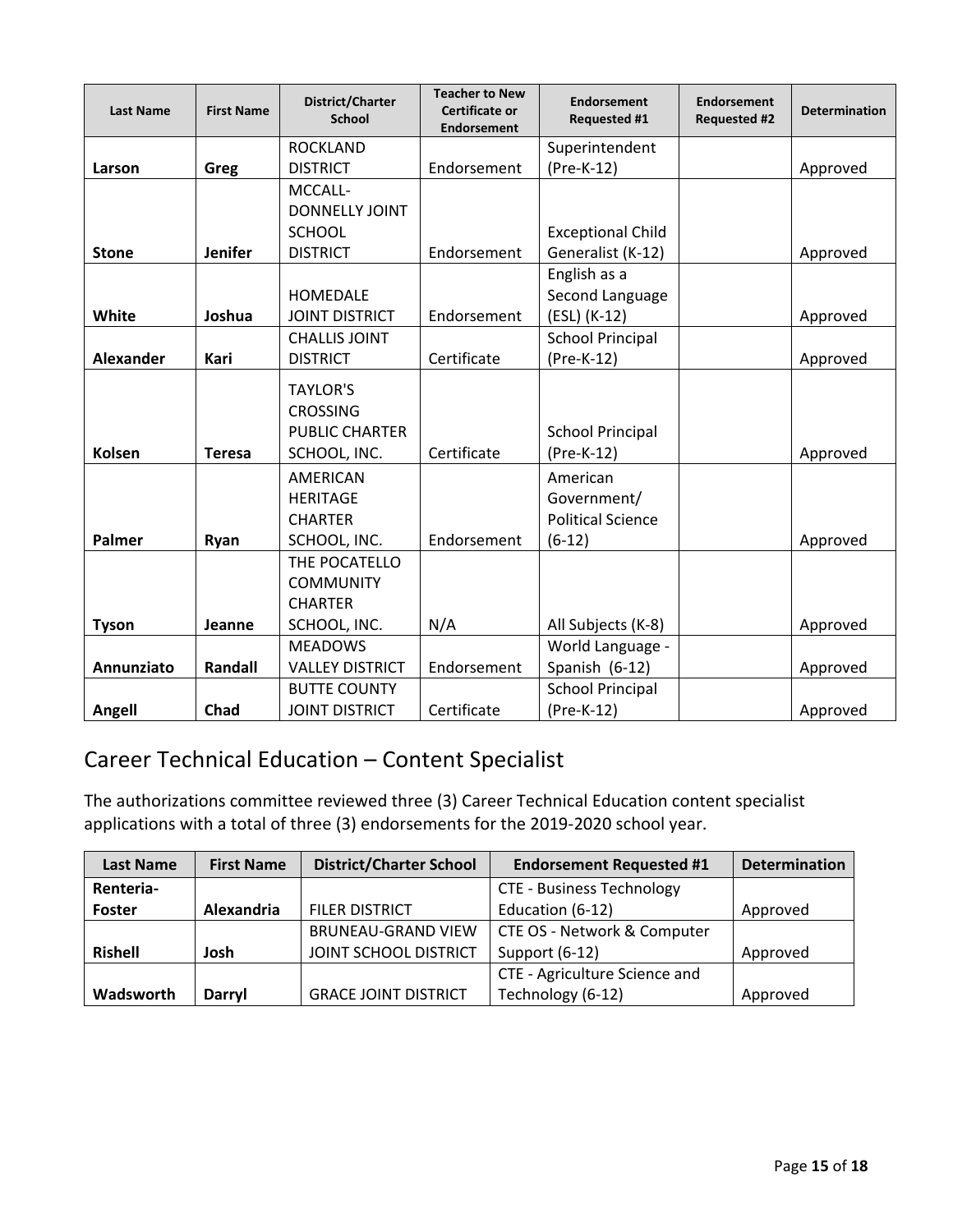## Career Technical Education – Teacher to New

| <b>Last Name</b>  | <b>First Name</b> | <b>District/Charter School</b> | <b>Endorsement Requested</b>      | <b>Determination</b> |
|-------------------|-------------------|--------------------------------|-----------------------------------|----------------------|
|                   |                   | <b>BOISE INDEPENDENT</b>       | CTE - Family and Consumer         |                      |
| <b>Clark</b>      | <b>Melanie</b>    | <b>DISTRICT</b>                | Sciences (6-12)                   | Approved             |
|                   |                   | COTTONWOOD JOINT               | <b>CTE - Technology Education</b> |                      |
| <b>Martin</b>     | <b>Jeffrey</b>    | <b>DISTRICT</b>                | $(6-12)$                          | Approved             |
|                   |                   |                                | <b>CTE OS - Business</b>          |                      |
| <b>Mestrovich</b> | <b>Derek</b>      | NAMPA SCHOOL DISTRICT          | Management/Finance (6-12)         | Approved             |

The authorizations committee reviewed three (3) Career Technical Education teacher to new applications with a total of three (3) endorsements for the 2019-20 school year.

### Emergency Provisional

The Authorizations Committee reviewed 25 emergency provisional applications with 30 endorsements and recommends approval to the State Board of Education of 24 of the applications with a total of 28 endorsements for the 2019-2020 school year. This recommendation will carry to the next scheduled State Board of Education meeting.

|                  |                   | District/Charter    | <b>Certificate</b> | <b>Endorsement</b>  | <b>Endorsement</b>  | <b>Endorsement</b>  |                      |
|------------------|-------------------|---------------------|--------------------|---------------------|---------------------|---------------------|----------------------|
| <b>Last Name</b> | <b>First Name</b> | <b>School</b>       | <b>Requested</b>   | <b>Requested #1</b> | <b>Requested #2</b> | <b>Requested #3</b> | <b>Determination</b> |
|                  |                   |                     |                    |                     | CTE OS -            |                     |                      |
|                  |                   |                     |                    |                     | <b>Business</b>     |                     |                      |
|                  |                   | <b>BRUNEAU-</b>     |                    | CTE OS -            | Manage-             |                     |                      |
|                  |                   | <b>GRAND VIEW</b>   | Occupational       | Graphic Arts/       | ment/               |                     | Board                |
|                  |                   | <b>JOINT SCHOOL</b> | Specialist         | Journalism (6-      | Finance (6-         |                     | Approved             |
| <b>Rishell</b>   | Josh              | <b>DISTRICT</b>     | <b>Type</b>        | 12)                 | 12)                 |                     | 12/18/2019           |
|                  |                   | <b>WEST BONNER</b>  |                    |                     |                     |                     |                      |
|                  |                   | <b>COUNTY</b>       | Standard           |                     |                     |                     | Recommend            |
| <b>Alexander</b> | <b>Christine</b>  | <b>DISTRICT</b>     | Instructional      | Music (K-12)        |                     |                     | to SBOE              |
|                  |                   | <b>MOSCOW</b>       | Standard           | Economics (6-       |                     |                     | Recommend            |
| <b>Baxter</b>    | Kathy             | <b>DISTRICT</b>     | Instructional      | 12)                 |                     |                     | to SBOE              |
|                  |                   | <b>POCATELLO</b>    | Standard           | All Subjects (K-    |                     |                     | Recommend            |
| <b>Benson</b>    | Kimberly          | <b>DISTRICT</b>     | Instructional      | 8)                  |                     |                     | to SBOE              |
|                  |                   |                     |                    | English as a        |                     |                     |                      |
|                  |                   |                     |                    | Second              |                     |                     |                      |
| Castresana       |                   | <b>MELBA JOINT</b>  | Standard           | Language (ESL)      |                     |                     | Recommend            |
| Velasco          | Karla             | <b>DISTRICT</b>     | Instructional      | $(K-12)$            |                     |                     | to SBOE              |
|                  |                   | <b>GOODING</b>      |                    |                     |                     |                     |                      |
|                  |                   | <b>JOINT</b>        | Standard           | All Subjects (K-    |                     |                     | Recommend            |
| <b>Collier</b>   | Kari              | <b>DISTRICT</b>     | Instructional      | 8)                  |                     |                     | to SBOE              |
|                  |                   |                     |                    | CTE OS -Graphic     |                     |                     |                      |
|                  |                   |                     | Occupational       | /Printing           |                     |                     |                      |
|                  |                   | <b>FRUITLAND</b>    | Specialist         | Communication       |                     |                     | Recommend            |
| Cotter           | <b>Bryn</b>       | <b>DISTRICT</b>     | Type               | $(6-12)$            |                     |                     | to SBOE              |
|                  |                   | <b>HAGERMAN</b>     |                    |                     |                     |                     |                      |
|                  |                   | <b>JOINT</b>        | Standard           | <b>Mathematics</b>  |                     |                     | Recommend            |
| Gossi            | Amy               | <b>DISTRICT</b>     | Instructional      | $(6-12)$            |                     |                     | to SBOE              |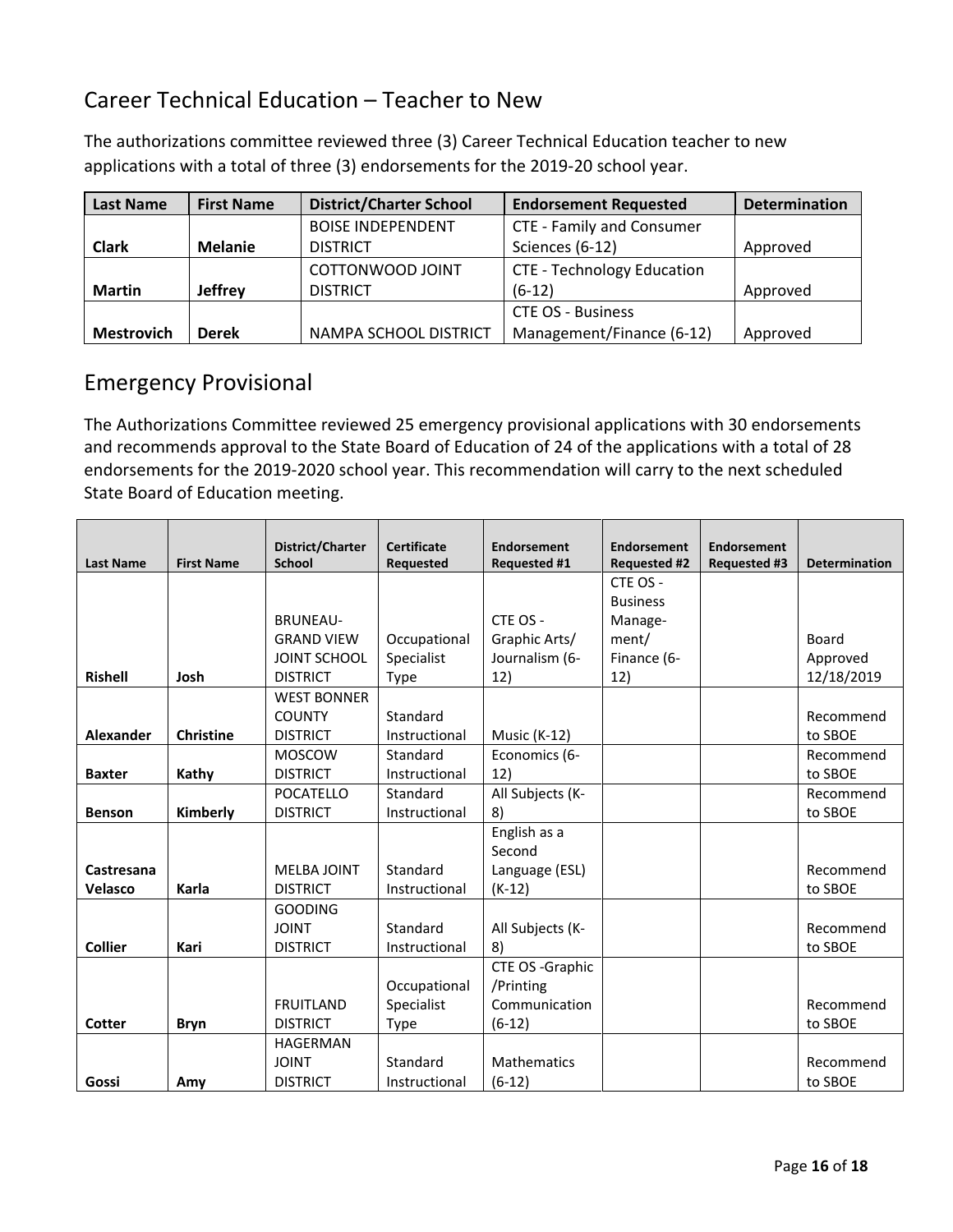|                  |                   | District/Charter                 | <b>Certificate</b> | <b>Endorsement</b>      | <b>Endorsement</b>  | <b>Endorsement</b>  |                      |
|------------------|-------------------|----------------------------------|--------------------|-------------------------|---------------------|---------------------|----------------------|
| <b>Last Name</b> | <b>First Name</b> | <b>School</b><br><b>MINIDOKA</b> | Requested          | <b>Requested #1</b>     | <b>Requested #2</b> | <b>Requested #3</b> | <b>Determination</b> |
|                  |                   | <b>COUNTY JOINT</b>              | Standard           | <b>Mathematics</b>      |                     |                     | Recommend            |
| <b>Hanks</b>     | <b>Nathan</b>     | <b>DISTRICT</b>                  | Instructional      | $(6-12)$                |                     |                     | to SBOE              |
|                  |                   | <b>CAMBRIDGE</b>                 |                    |                         |                     |                     |                      |
|                  |                   | <b>JOINT</b>                     | Standard           | All Subjects (K-        |                     |                     | Recommend            |
| Hollon           | <b>Richard</b>    | <b>DISTRICT</b>                  | Instructional      | 8)                      |                     |                     | to SBOE              |
|                  |                   |                                  |                    |                         | American            |                     |                      |
|                  |                   |                                  |                    |                         | Government          | World               |                      |
|                  |                   | <b>CLARK</b>                     |                    |                         | /Political          | Language -          |                      |
|                  |                   | <b>COUNTY</b>                    | Standard           |                         | Science (6-         | Spanish (6-         | Recommend            |
| Knight           | <b>Michael</b>    | <b>DISTRICT</b>                  | Instructional      | History (6-12)          | 12)                 | 12)                 | to SBOE              |
|                  |                   | <b>BLAINE</b>                    |                    |                         | Biological          |                     |                      |
|                  |                   | <b>COUNTY</b>                    | Standard           | <b>Natural Science</b>  | Science (6-         |                     | Recommend            |
| Koch             | Christopher       | <b>DISTRICT</b>                  | Instructional      | $(6-12)$                | 12)                 |                     | to SBOE              |
|                  |                   | <b>WHITE PINE</b>                |                    |                         |                     |                     |                      |
|                  |                   | <b>CHARTER</b>                   | Standard           | <b>Social Studies</b>   |                     |                     | Recommend            |
| Lurker           | <b>Matthew</b>    | SCHOOL, INC.                     | Instructional      | $(6-12)$                |                     |                     | to SBOE              |
|                  |                   | <b>BOISE</b>                     |                    |                         |                     |                     |                      |
|                  |                   | INDEPENDENT                      | Standard           |                         |                     |                     | Recommend            |
| May              | John              | <b>DISTRICT</b>                  | Instructional      | Music (6-12)            |                     |                     | to SBOE              |
|                  |                   | <b>SYRINGA</b>                   |                    |                         |                     |                     |                      |
|                  |                   | <b>MOUNTAIN</b>                  | Standard           | All Subjects (K-        |                     |                     | Recommend            |
| <b>Myers</b>     | Maria             | SCHOOL, INC.                     | Instructional      | 8)                      |                     |                     | to SBOE              |
|                  |                   | <b>CAMBRIDGE</b>                 |                    |                         |                     |                     |                      |
| <b>Nash</b>      |                   | <b>JOINT</b>                     | Standard           |                         |                     |                     | Recommend            |
|                  | <b>DeAnna</b>     | <b>DISTRICT</b><br>HAGERMAN      | Instructional      | Health (K-12)           |                     |                     | to SBOE              |
|                  |                   | <b>JOINT</b>                     | Standard           | Mathematics             |                     |                     | Recommend            |
| <b>Nelson</b>    | William           | <b>DISTRICT</b>                  | Instructional      | $(6-12)$                |                     |                     | to SBOE              |
|                  |                   | <b>BOISE</b>                     |                    |                         |                     |                     |                      |
|                  |                   | INDEPENDENT                      | Standard           | <b>Physical Science</b> |                     |                     | Recommend            |
| <b>Schisel</b>   | John              | <b>DISTRICT</b>                  | Instructional      | $(6-12)$                |                     |                     | to SBOE              |
|                  |                   |                                  | Occupational       |                         |                     |                     |                      |
|                  |                   | MOSCOW                           | Specialist         | CTE OS -                |                     |                     | Recommend            |
| Sharp            | Chelsey           | <b>DISTRICT</b>                  | <b>Type</b>        | Drafting (6-12)         |                     |                     | to SBOE              |
|                  |                   | HOMEDALE                         |                    |                         |                     |                     |                      |
|                  |                   | <b>JOINT</b>                     | Standard           | Mathematics             |                     |                     | Recommend            |
| Silliman         | <b>Kylee</b>      | <b>DISTRICT</b>                  | Instructional      | $(6-12)$                |                     |                     | to SBOE              |
|                  |                   | PLUMMER-                         |                    |                         |                     |                     |                      |
|                  |                   | <b>WORLEY JOINT</b>              | Standard           | Mathematics             |                     |                     | Recommend            |
| Sperber          | Crystal           | <b>DISTRICT</b>                  | Instructional      | $(6-12)$                |                     |                     | to SBOE              |
|                  |                   | <b>ST MARIES</b>                 |                    |                         |                     |                     |                      |
|                  |                   | <b>JOINT</b>                     | Standard           |                         |                     |                     | Recommend            |
| <b>Stewart</b>   | Adam              | <b>DISTRICT</b>                  | Instructional      | English (6-12)          |                     |                     | to SBOE              |
|                  |                   | <b>BOISE</b>                     |                    |                         |                     |                     |                      |
|                  |                   | INDEPENDENT                      | Standard           | Communication           |                     |                     | Recommend            |
| Wilkinson        | Adam              | <b>DISTRICT</b>                  | Instructional      | $(6-12)$                |                     |                     | to SBOE              |